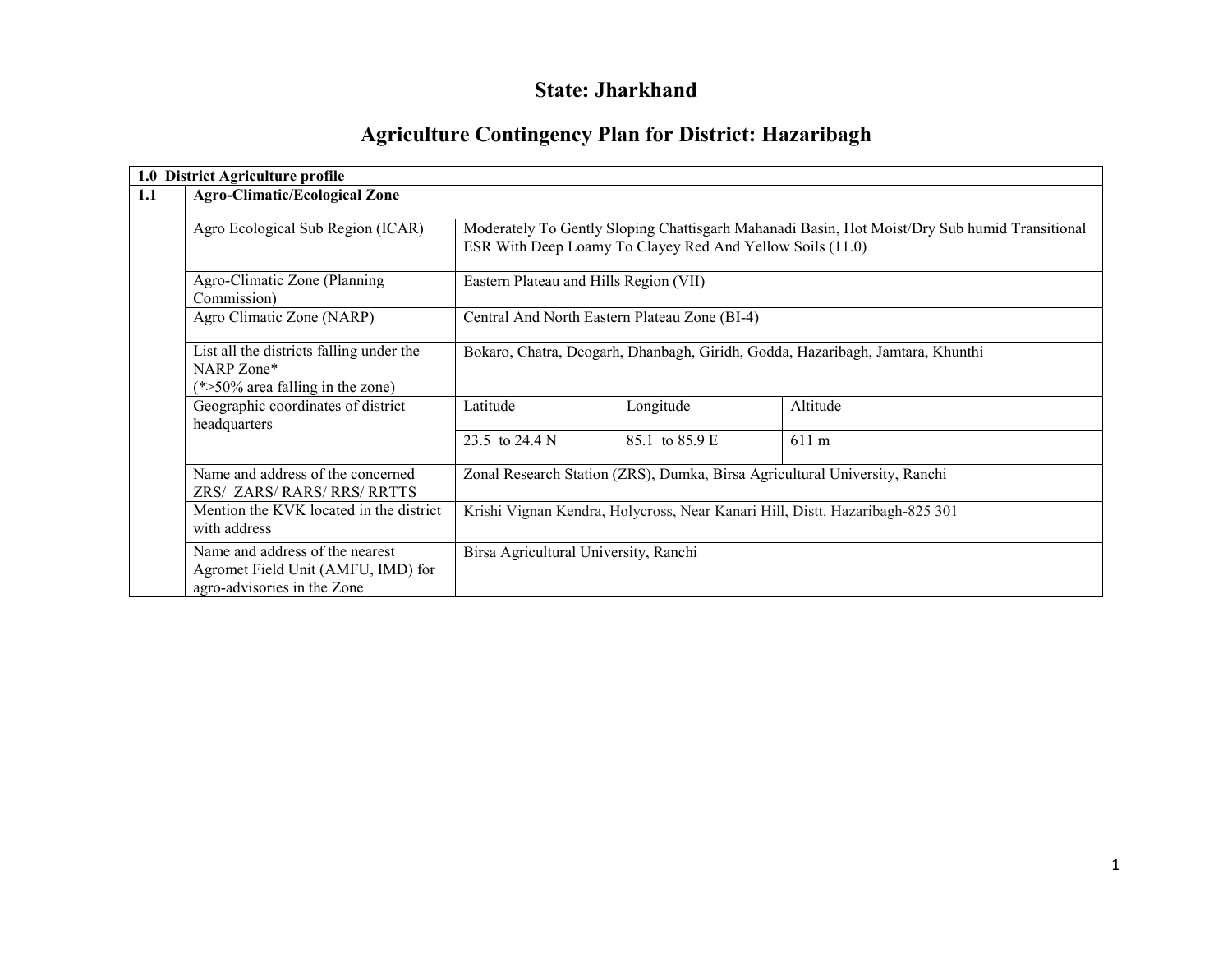| 1.2 | Rainfall              | Normal RF(mm) | <b>Normal Rainy days</b> | <b>Normal Onset</b>      | <b>Normal Cessation</b>  |
|-----|-----------------------|---------------|--------------------------|--------------------------|--------------------------|
|     |                       |               | (number)                 | (specify week and month) | (specify week and month) |
|     | SW monsoon (June-Sep) | 700           |                          | $3rd$ week of June       | $3rd$ week of September  |
|     | NE Monsoon(Oct-Dec)   | 41            |                          |                          |                          |
|     | Winter (Jan-Feb)      | 15            |                          | $\overline{\phantom{0}}$ |                          |
|     | Summer (Mar-May)      | 27            |                          |                          |                          |
|     | Annual                | 783           |                          |                          |                          |

| 1.3 | <b>Land use</b>  | Geographical | Cultivabl | Forest | Land under   | Permanent                | Cultivable | ∟and                     | Barren and   | Current | Other |
|-----|------------------|--------------|-----------|--------|--------------|--------------------------|------------|--------------------------|--------------|---------|-------|
|     | pattern of the   | area         | e area    | area   | non-         | pastures                 | wasteland  | under                    | uncultivable | fallows | fallo |
|     | district (latest |              |           |        | agricultural |                          |            | Misc.                    | land         |         | WS    |
|     | statistics)      |              |           |        | use          |                          |            | tree                     |              |         |       |
|     |                  |              |           |        |              |                          |            | crops and                |              |         |       |
|     |                  |              |           |        |              |                          |            | groves                   |              |         |       |
|     | Area $('000 ha)$ | 604.9        | 160.9     | 265.8  | 100.4        | $\overline{\phantom{0}}$ |            | $\overline{\phantom{a}}$ |              | 77.7    |       |
|     |                  |              |           |        |              |                          |            |                          |              |         |       |

| <b>Maior Soils</b>                      | Area $(900)$ ha) | Percent $(\% )$ of total |
|-----------------------------------------|------------------|--------------------------|
| Red lateritic (Ultic Paleustalfs) soils |                  |                          |
| Loam soils (Haplustalfs)                |                  |                          |
| Fine Loam (Rhodustlafs) soils           |                  |                          |
| Fine mixed Loam (Paleustalfs) soils     |                  |                          |

| 1.5 <sub>1</sub> | <b>Agricultural land use</b> | Area $('000 ha)$ | Cropping intensity % |
|------------------|------------------------------|------------------|----------------------|
|                  | Net sown area                | 160.9            | 117%                 |
|                  | Area sown more than once     | 26.3             |                      |
|                  | Gross cropped area           | 187.2            |                      |

| 1.0 | Irrigation           | Area $('000 ha)$ |
|-----|----------------------|------------------|
|     | Net irrigated area   | $\sim$<br>ر.ر∠   |
|     | Gross irrigated area |                  |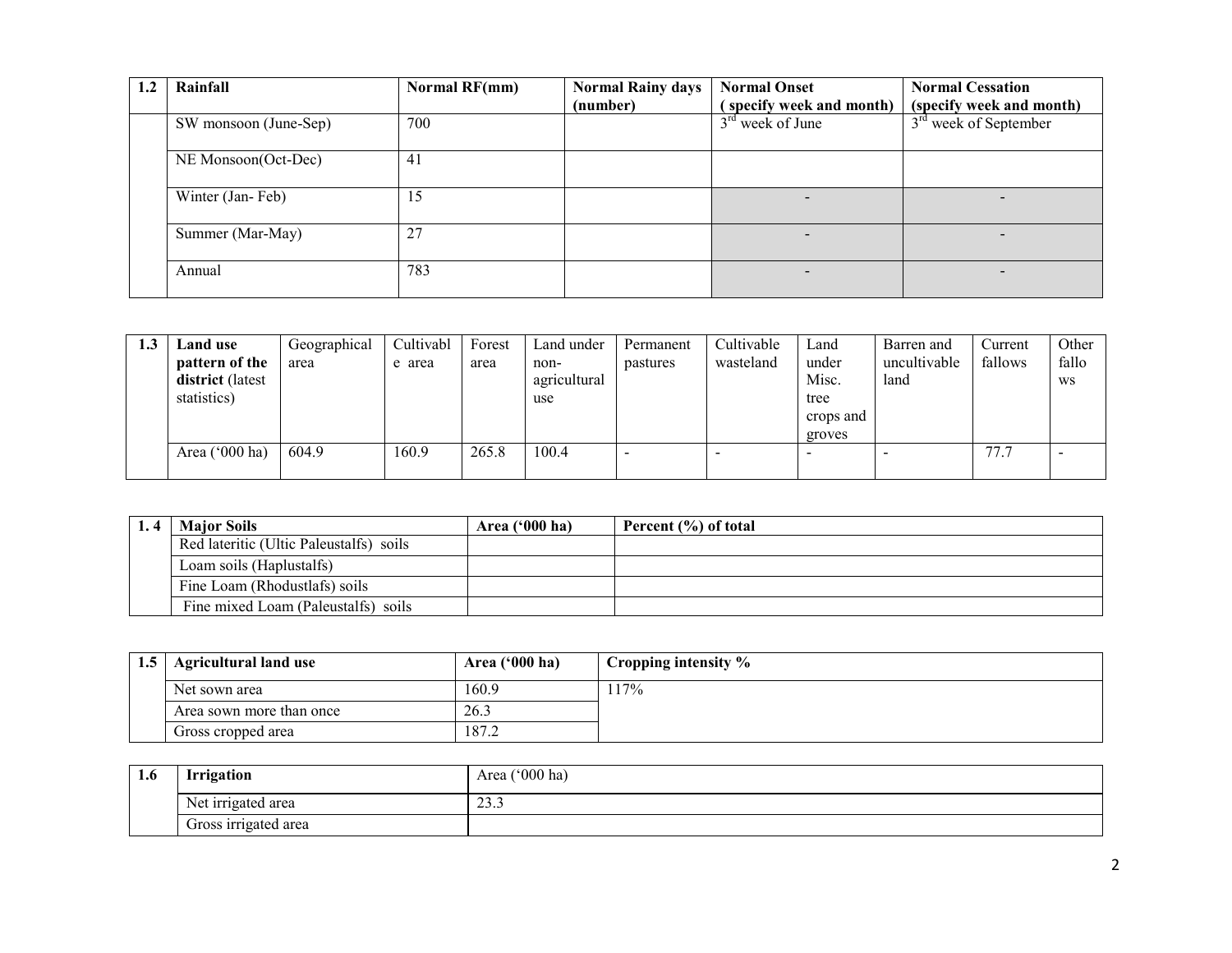| Rainfed area                                                                                               |                           |                |                                                                                                   |
|------------------------------------------------------------------------------------------------------------|---------------------------|----------------|---------------------------------------------------------------------------------------------------|
| <b>Sources of Irrigation</b>                                                                               | Number                    | Area ('000 ha) | Percentage of total irrigated area                                                                |
| Canals                                                                                                     | $\overline{2}$            | 1.3            |                                                                                                   |
| Tanks                                                                                                      | 279                       | 2.3            |                                                                                                   |
| Open wells                                                                                                 | 2752                      | 8.0            |                                                                                                   |
| Bore wells                                                                                                 | 44                        | 2.9            |                                                                                                   |
| Lift irrigation schemes                                                                                    | 31                        | 0.6            |                                                                                                   |
| Micro-irrigation                                                                                           |                           |                |                                                                                                   |
| Other sources (Check Dam)                                                                                  | 187                       | 8.3            |                                                                                                   |
| Total Irrigated Area                                                                                       |                           |                |                                                                                                   |
| Pump sets                                                                                                  |                           |                |                                                                                                   |
| No. of Tractors                                                                                            |                           |                |                                                                                                   |
| Groundwater availability and use* (Data<br>source: State/Central Ground water<br><b>Department /Board)</b> | No. of blocks/<br>Tehsils | $(\%)$ area    | Quality of water (specify the<br>problem such as high levels of<br>arsenic, fluoride, saline etc) |
| Over exploited                                                                                             |                           |                |                                                                                                   |
| Critical                                                                                                   |                           |                |                                                                                                   |
| Semi-critical                                                                                              |                           |                |                                                                                                   |
| Safe                                                                                                       |                           |                |                                                                                                   |
| Wastewater availability and use                                                                            |                           |                |                                                                                                   |
| Ground water quality                                                                                       |                           |                |                                                                                                   |
| *over-exploited: groundwater utilization $> 100\%$ ; critical: 90-100%; semi-critical: 70-90%; safe: <70%  |                           |                |                                                                                                   |

#### 1.7 Area under major field crops & horticulture

| 1.7 | <b>Major field crops</b> |                  | Area ('000 ha) |              |                  |         |              |        |       |
|-----|--------------------------|------------------|----------------|--------------|------------------|---------|--------------|--------|-------|
|     | cultivated               |                  | <b>Kharif</b>  |              |                  | Rabi    |              |        |       |
|     |                          | <b>Irrigated</b> | Rainfed        | <b>Total</b> | <b>Irrigated</b> | Rainfed | <b>Total</b> | Summer | Grand |
|     |                          |                  |                |              |                  |         |              |        | total |
|     | Rice                     |                  |                | 57.8         |                  |         |              |        | 57.8  |
|     | Maize                    |                  |                | 13.3         |                  |         | 0.5          |        | 13.8  |
|     | Pigeonpea                |                  |                | 3.6          |                  |         |              |        | 3.6   |
|     | Blackgram                |                  |                | 1.7          |                  |         |              |        | 1.7   |
|     | Greengram                |                  |                | 0.2          |                  |         |              |        | 0.2   |
|     | Groundnut                |                  |                |              |                  |         |              |        |       |
|     | Wheat                    |                  |                |              |                  |         | 5.5          |        | 5.5   |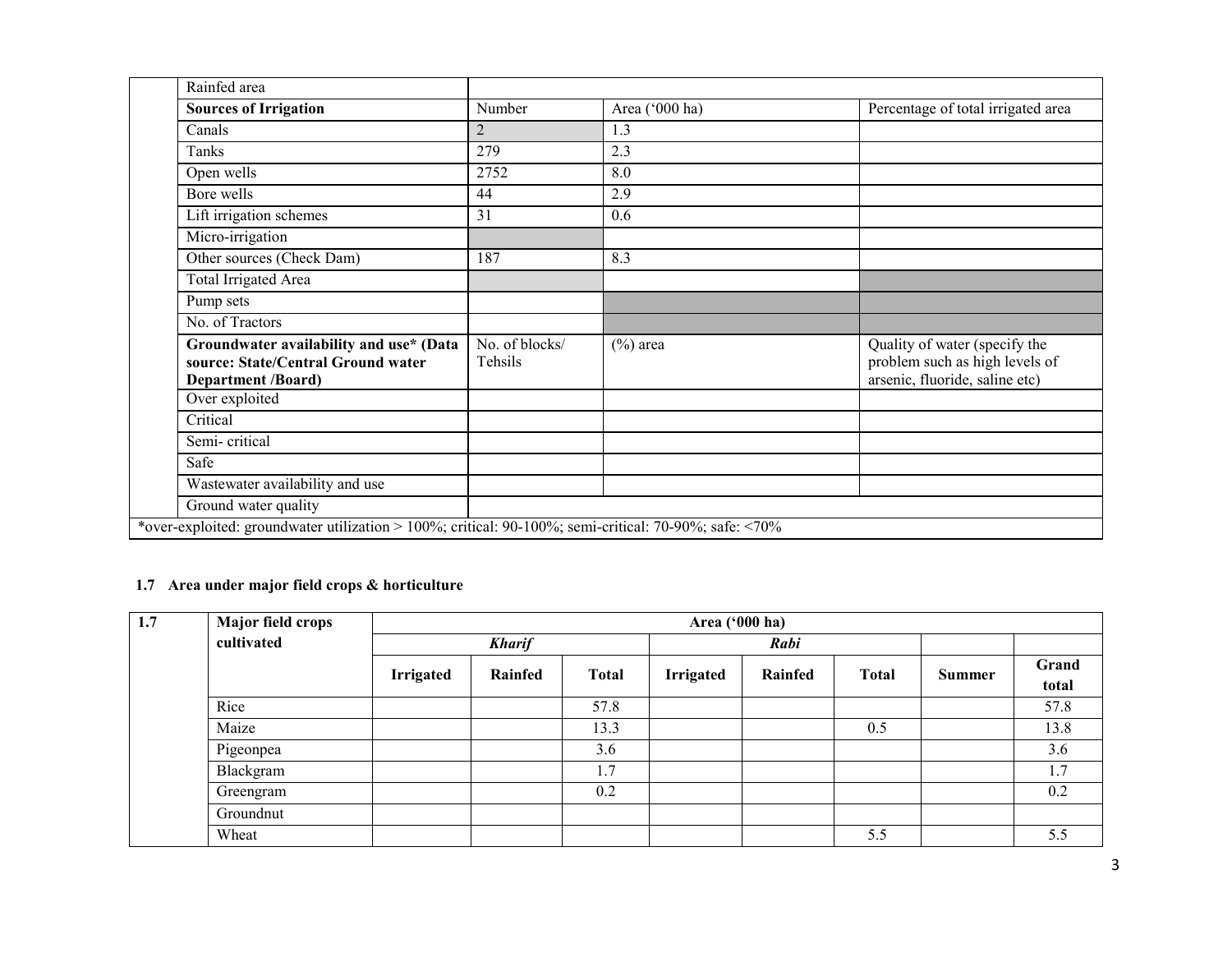| Chick pea |  |  | ر. پ      | -- |
|-----------|--|--|-----------|----|
| Pea       |  |  |           |    |
| Lentil    |  |  | <b>v.</b> |    |

| Horticulture crops - Fruits         |              | Area ('000 ha)   |         |
|-------------------------------------|--------------|------------------|---------|
|                                     | <b>Total</b> | <b>Irrigated</b> | Rainfed |
| Horticulture crops - Vegetables     |              |                  |         |
| Cauliflower                         | 1.6          |                  |         |
| Cabbage                             | 1.6          |                  |         |
| Tomato                              | 1.0          |                  |         |
| <b>Brinjal</b>                      | $0.8\,$      |                  |         |
| Chilli                              | 0.1          |                  |         |
| Ladiesfinger                        | 0.5          |                  |         |
| Bottle gourd                        | 0.5          |                  |         |
| Bitter gourd                        | 0.5          |                  |         |
| Cucumber                            | 0.1          |                  |         |
| Ridge gourd                         | 0.3          |                  |         |
| Sponge gourd                        | 0.5          |                  |         |
| French bean                         | 0.2          |                  |         |
| <b>Medicinal and Aromatic crops</b> |              |                  |         |
| <b>Plantation crops</b>             |              |                  |         |
| <b>Fodder crops</b>                 |              |                  |         |
| Total fodder crop area              |              |                  |         |
| <b>Grazing land</b>                 |              |                  |         |
| Sericulture etc                     |              |                  |         |

| 1.8 | Livestock                                      | Male $(900)$ | Female ('000) | Total ('000) |
|-----|------------------------------------------------|--------------|---------------|--------------|
|     | Non descriptive Cattle (local low yielding)    |              |               | 483.68       |
|     | Improved cattle                                |              |               |              |
|     | Crossbred cattle                               |              |               |              |
|     | Non descriptive Buffaloes (local low yielding) |              |               |              |
|     | <b>Descript Buffaloes</b>                      |              |               | 143          |
|     | Goat                                           |              |               | 356          |
|     | Sheep                                          |              |               | 10           |
|     | Others (Camel, Pig, Yak etc.)                  |              |               | 71.2         |
|     | Commercial dairy farms (Number)                |              |               |              |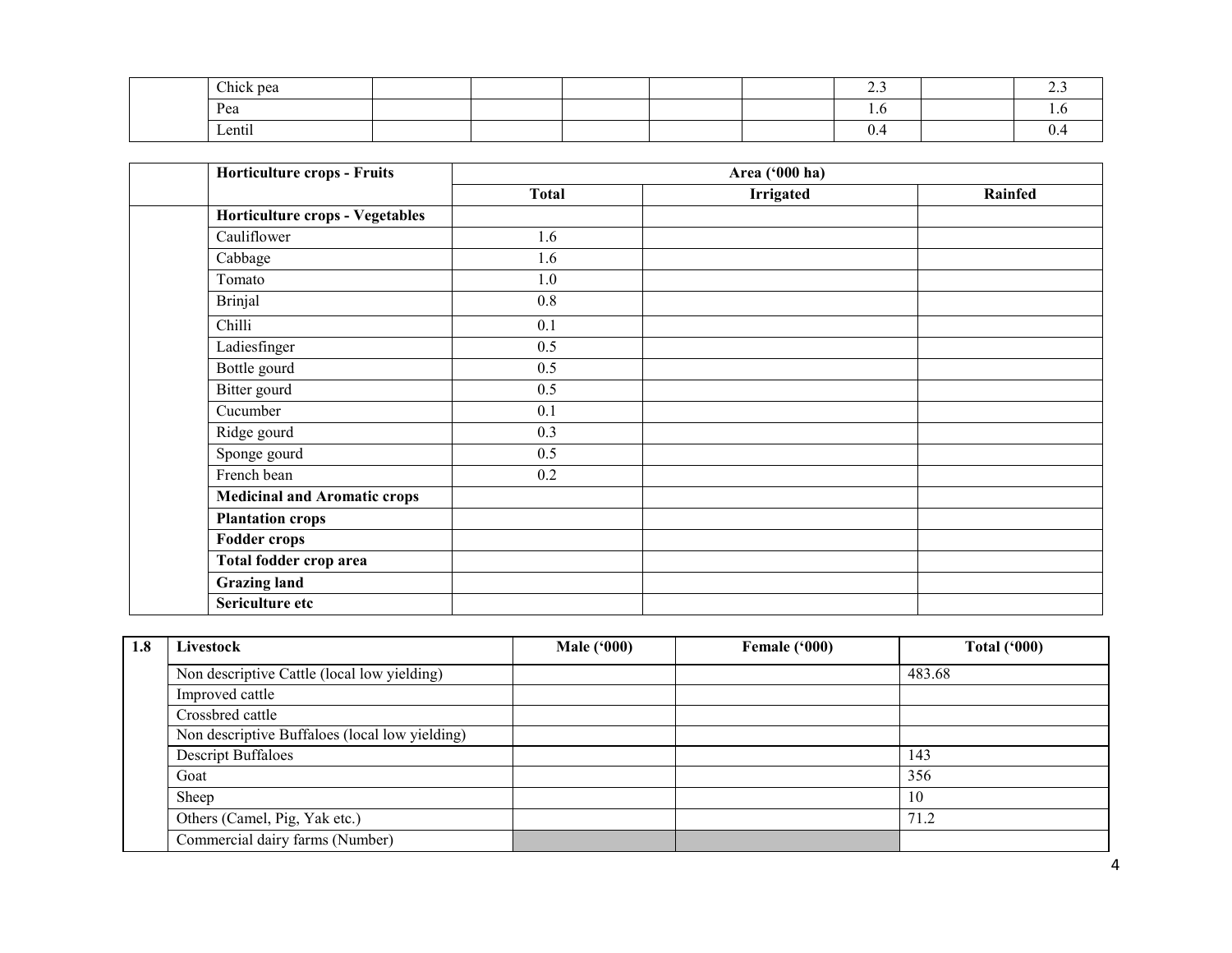| 1.9  | <b>Poultry</b>                                              |                  | No. of farms                     |                                          |                                                        | Total No. of birds ('000) |              |                                   |  |
|------|-------------------------------------------------------------|------------------|----------------------------------|------------------------------------------|--------------------------------------------------------|---------------------------|--------------|-----------------------------------|--|
|      | Commercial                                                  |                  |                                  |                                          |                                                        |                           |              |                                   |  |
|      | Backyard                                                    |                  |                                  | 918.7                                    |                                                        |                           |              |                                   |  |
| 1.10 | Fisheries (Data source: Chief Planning Officer)             |                  |                                  |                                          |                                                        |                           |              |                                   |  |
|      | A. Capture                                                  |                  |                                  |                                          |                                                        |                           |              |                                   |  |
|      | i) Marine (Data Source:<br><b>Fisheries Department)</b>     | No. of fishermen |                                  | <b>Boats</b>                             | <b>Nets</b>                                            |                           |              | <b>Storage</b><br>facilities (Ice |  |
|      |                                                             |                  | Mechanized<br>Non-<br>mechanized | Mechanized<br>(Trawl nets,<br>Gill nets) | Non-mechanized<br>(Shore Seines, Stake &<br>trap nets) |                           | plants etc.) |                                   |  |
|      | ii) Inland (Data Source:<br><b>Fisheries Department)</b>    |                  | No. Farmer owned ponds           |                                          | <b>No. of Reservoirs</b>                               |                           |              | No. of village tanks              |  |
|      |                                                             |                  |                                  |                                          |                                                        |                           |              |                                   |  |
|      | <b>B.</b> Culture                                           |                  |                                  |                                          |                                                        |                           |              |                                   |  |
|      |                                                             |                  |                                  |                                          | Water Spread Area (ha)                                 | Yield (t/ha)              |              | Production ('000 tons)            |  |
|      | i) Brackish water (Data Source: MPEDA/Fisheries Department) |                  |                                  |                                          |                                                        |                           |              |                                   |  |
|      | ii) Fresh water (Data Source: Fisheries Department)         |                  |                                  |                                          |                                                        |                           |              |                                   |  |

#### 1.11 Production and Productivity of major crops

| 1.11 | Name of |                        | <b>Kharif</b>                                               |                       | Rabi                    |                       | Summer                  |                       | <b>Total</b>            | Crop                                       |
|------|---------|------------------------|-------------------------------------------------------------|-----------------------|-------------------------|-----------------------|-------------------------|-----------------------|-------------------------|--------------------------------------------|
|      | crop    | Production<br>(1000 t) | Productivity<br>(kg/ha)                                     | Production<br>(000 t) | Productivity<br>(kg/ha) | Production<br>(000 t) | Productivity<br>(kg/ha) | Production<br>(000 t) | Productivity<br>(kg/ha) | residue<br>as<br>fodder<br>(°000)<br>tons) |
|      |         |                        | Major Field crops (Crops identified based on total acreage) |                       |                         |                       |                         |                       |                         |                                            |
|      | Rice    | 63.8                   | 1103                                                        |                       |                         |                       |                         | 63.8                  | 1103                    |                                            |
|      | Maize   | 20.5                   | 1537                                                        | 0.438                 | 1674                    |                       |                         | 20.9                  | 1605                    |                                            |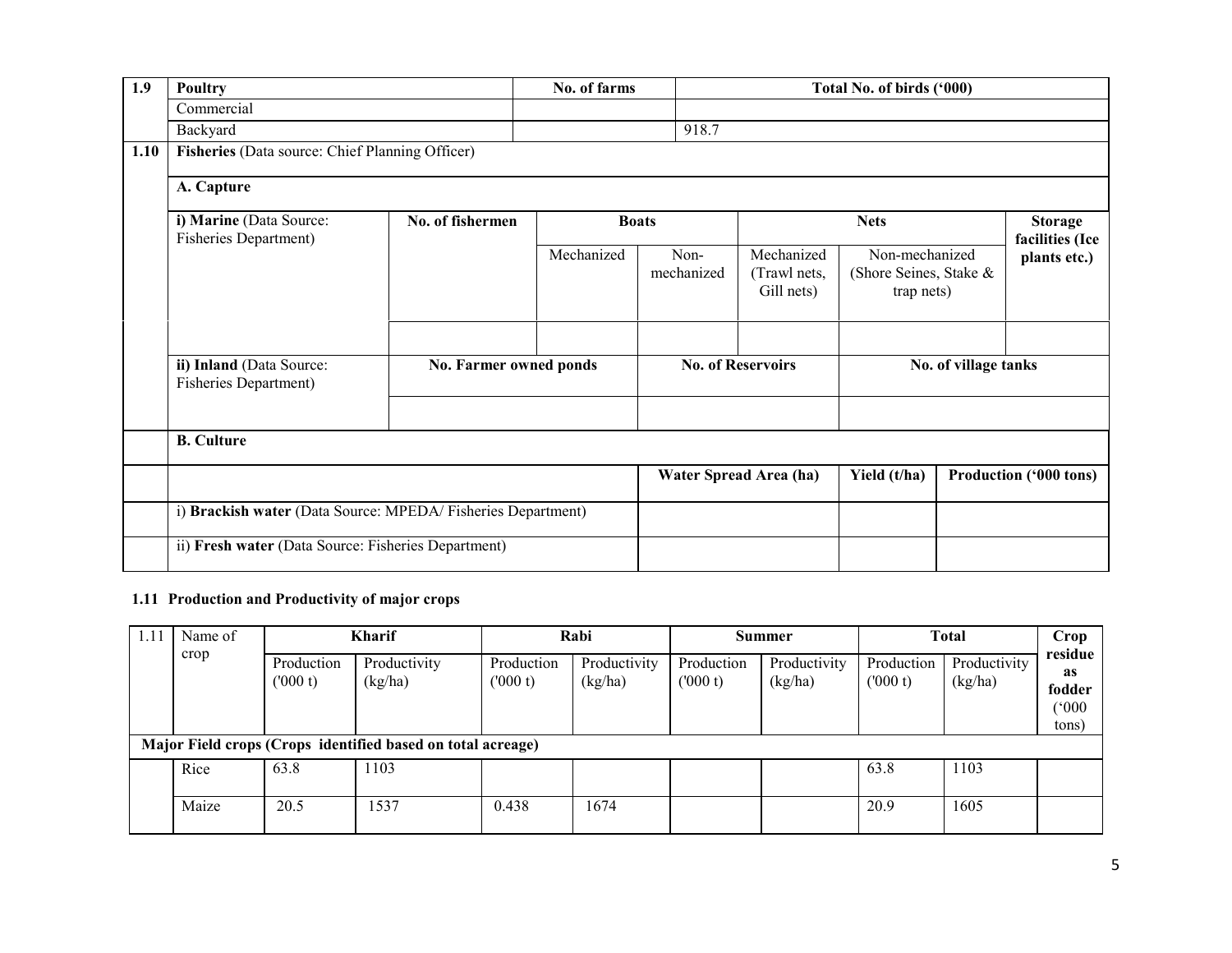| 2.5<br>Pigeonpea<br>2.6<br>700<br>0.5<br>0.5<br>Blackgram<br>300<br>0.1<br>350<br>0.1<br>Greengram<br>Wheat<br>8.2<br>8.2<br>1500<br>Chick pea<br>1200<br>2.8<br>2.8 | 700<br>300<br>350<br>1500<br>1200<br>950<br>400 |  |
|----------------------------------------------------------------------------------------------------------------------------------------------------------------------|-------------------------------------------------|--|
|                                                                                                                                                                      |                                                 |  |
|                                                                                                                                                                      |                                                 |  |
|                                                                                                                                                                      |                                                 |  |
|                                                                                                                                                                      |                                                 |  |
|                                                                                                                                                                      |                                                 |  |
| 1.5<br>950<br>1.5<br>Pea                                                                                                                                             |                                                 |  |
| 400<br>0.2<br>Lentil<br>0.2                                                                                                                                          |                                                 |  |
| Major Horticultural crops (Crops identified based on total acreage)                                                                                                  |                                                 |  |
| Cauliflower<br>37.7<br>37.7<br>0.3                                                                                                                                   | 0.3                                             |  |
| 36.9<br>0.3<br>36.9<br>Cabbage                                                                                                                                       | 0.3                                             |  |
| 32.7<br>32.7<br>0.3<br>Tomato                                                                                                                                        | 0.3                                             |  |
| 45.8<br>45.8<br><b>Brinjal</b><br>$\overline{0.3}$                                                                                                                   | 0.3                                             |  |
| Chilli<br>0.6<br>0.1<br>0.6                                                                                                                                          | 0.1                                             |  |
| Ladies<br>7.3<br>0.2<br>7.3<br>finger                                                                                                                                | 0.2                                             |  |
| 0.2<br>Bottle<br>69.1<br>69.1<br>gourd                                                                                                                               | 0.2                                             |  |
| Bitter<br>88.7<br>$\overline{0.1}$<br>88.7<br>gourd                                                                                                                  | $\overline{0.1}$                                |  |
| Cucumber<br>32.6<br>0.2<br>32.6                                                                                                                                      | 0.2                                             |  |
| Ridge<br>39.4<br>39.4<br>0.1<br>gourd                                                                                                                                | 0.1                                             |  |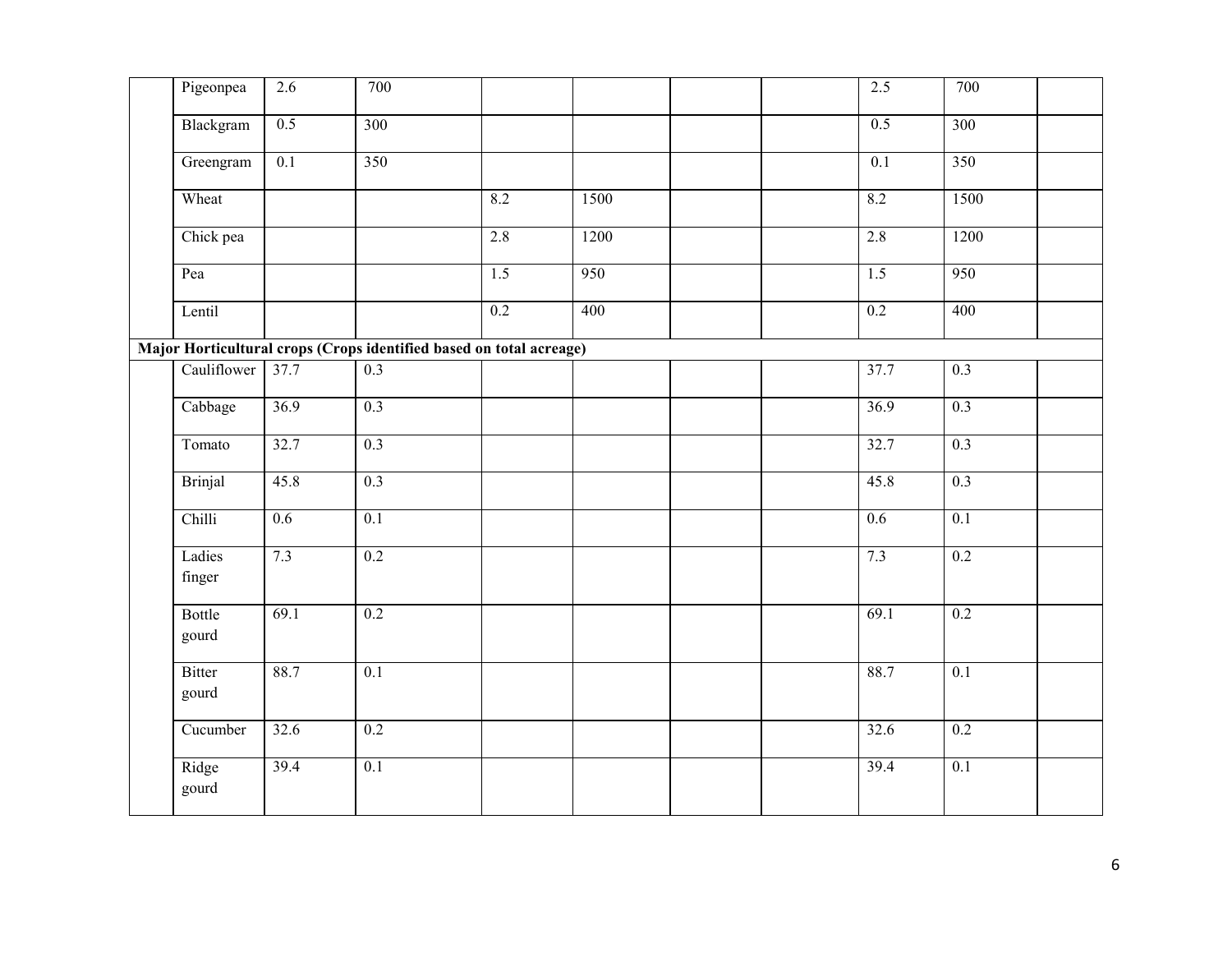| Sponge<br>gourd | $\overline{ }$<br>$\Omega$<br>1.0 | $U_{\rm t}$ |  |  | 1.0  | V.1 |  |
|-----------------|-----------------------------------|-------------|--|--|------|-----|--|
|                 |                                   |             |  |  |      |     |  |
| French          | 14.5                              | 0.1         |  |  | 14.5 |     |  |
| bean            |                                   |             |  |  |      | V.1 |  |
|                 |                                   |             |  |  |      |     |  |

| 1.12 | Sowing window for 5<br>major field crops | Rice                                                  | Pigeonpea                                                      | <b>Maize</b>                                                    | Wheat                                                                      |
|------|------------------------------------------|-------------------------------------------------------|----------------------------------------------------------------|-----------------------------------------------------------------|----------------------------------------------------------------------------|
|      | Kharif-Rainfed                           | $4th$ week of June to $4th$<br>week of July           | $3^{rd}$<br>week of June to<br>2 <sup>nd</sup><br>week of July | $3^{\text{rd}}$ week of June to $4^{\text{th}}$<br>week of July |                                                                            |
|      | Kharif-Irrigated                         | $2nd$ week of June to 3 <sup>rd</sup> week<br>of June |                                                                |                                                                 |                                                                            |
|      | Rabi-Rainfed                             |                                                       |                                                                |                                                                 | 3 <sup>rd</sup> week of October to<br>$4th$ week of October                |
|      | Rabi-Irrigated                           |                                                       |                                                                |                                                                 | 3 <sup>rd</sup> week of November<br>to $4^{\text{th}}$ week of<br>December |

| 1.13 | What is the major contingency the district is prone to? (Tick mark) | Regular | <b>Occasional</b> | <b>None</b> |
|------|---------------------------------------------------------------------|---------|-------------------|-------------|
|      | Drought                                                             |         |                   |             |
|      | Flood                                                               |         |                   |             |
|      | Cyclone                                                             |         |                   |             |
|      | Hail storm                                                          |         |                   |             |
|      | Heat wave                                                           |         |                   |             |
|      | Cold wave                                                           |         |                   |             |
|      | Frost                                                               |         |                   |             |
|      | Sea water intrusion                                                 |         |                   |             |
|      | Pests and disease outbreak                                          |         |                   |             |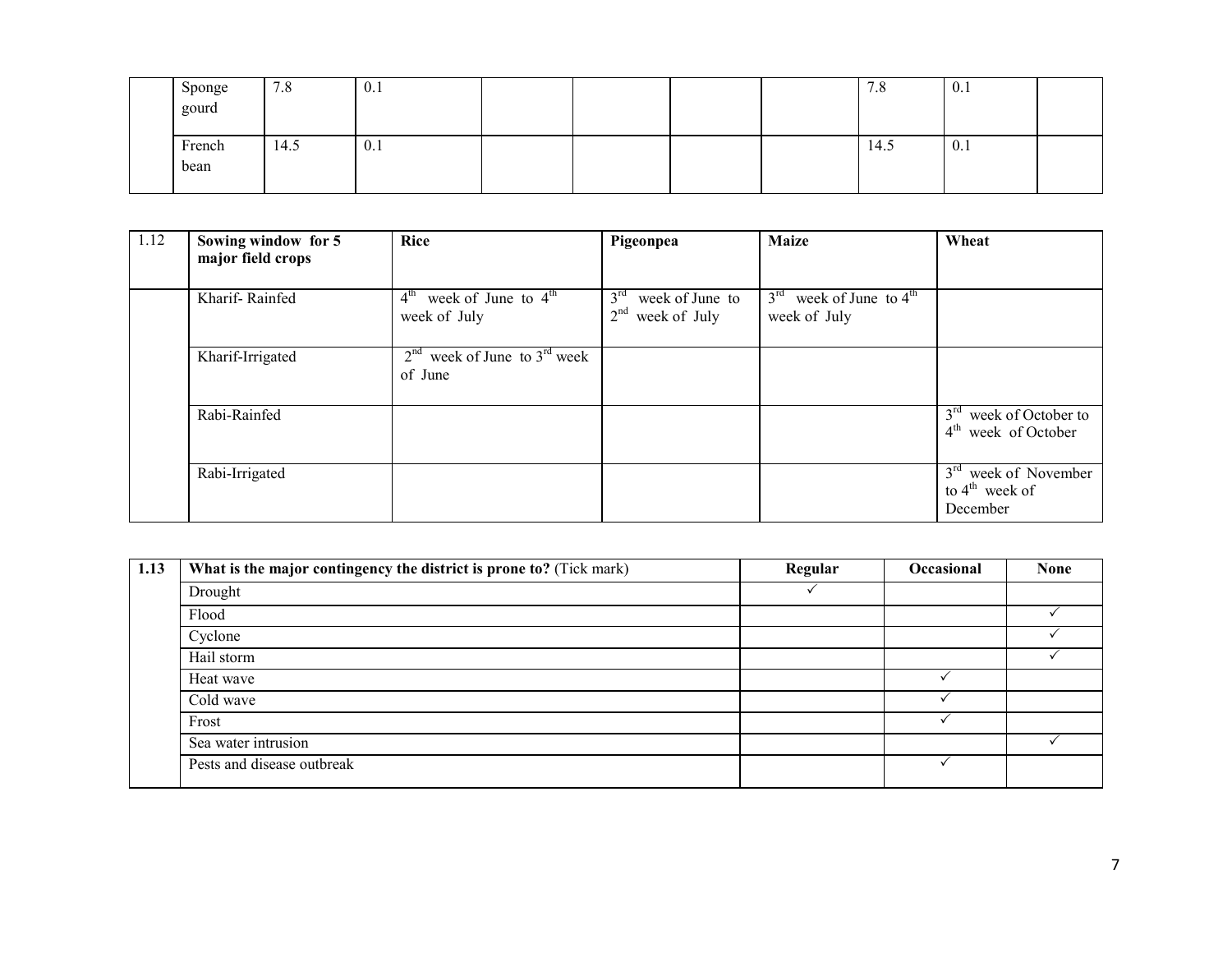| 1.14 | Include Digital maps of<br>the district for | Location map of district within State as Annexure I | Enclosed: Yes |
|------|---------------------------------------------|-----------------------------------------------------|---------------|
|      |                                             | Mean annual rainfall as Annexure II                 | Enclosed: Yes |
|      |                                             | Soil map as Annexure III                            | Enclosed: No  |



# Annexure I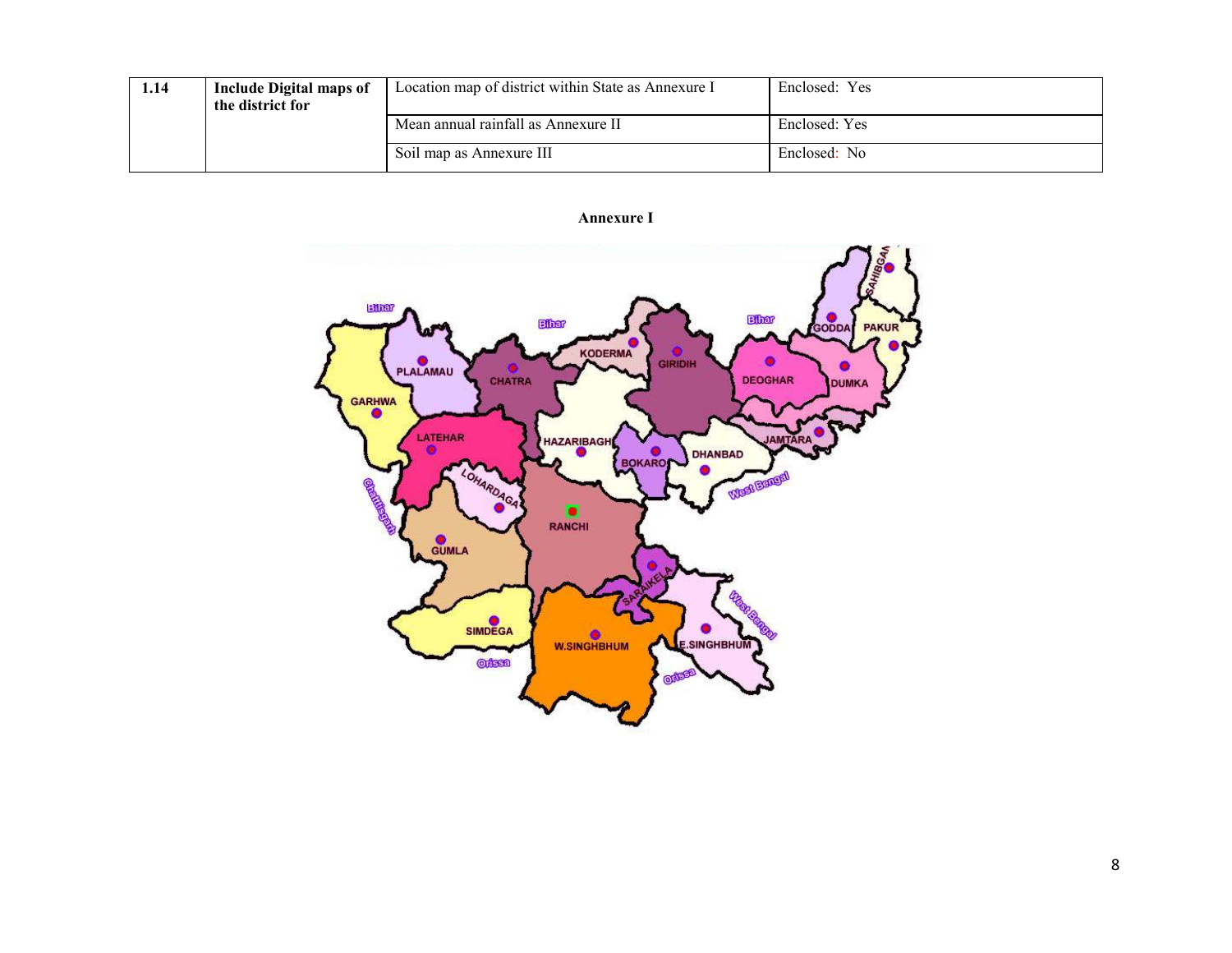Annexure II

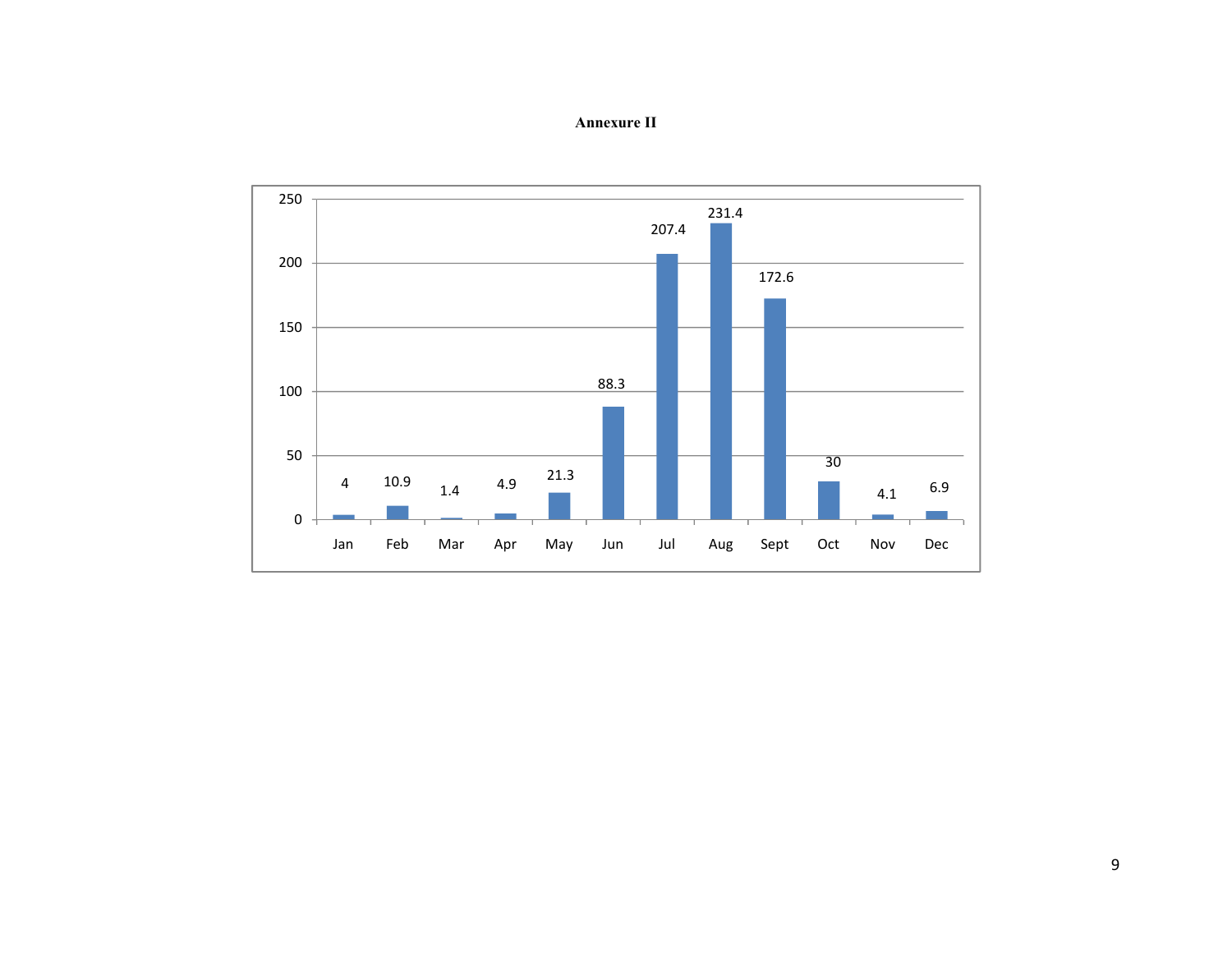# 2.0 Strategies for weather related contingencies

2.1 Drought

# 2.1.1 Rainfed situation

| Condition           |                      |                             |                             | <b>Suggested Contingency measures</b> |                   |
|---------------------|----------------------|-----------------------------|-----------------------------|---------------------------------------|-------------------|
| <b>Early season</b> | <b>Major Farming</b> | <b>Normal Crop/Cropping</b> | Change in crop / cropping   | <b>Agronomic measures</b>             | <b>Remarks</b> on |
| drought (delayed    | situation            | system                      | system including variety    |                                       | Implementation    |
| onset)              |                      |                             |                             |                                       |                   |
| Delay by 2 weeks    | <b>UPLAND</b>        | Pigeonpea, Groundnut,       | Pigeonpea, Groundnut,       | Follow wider spacing                  |                   |
| $1st$ week of July  |                      | Upland rice, Maize          | Maize, Upland rice, Black   | $(90x25$ cm) in                       |                   |
|                     | Sandy soils          |                             | gram                        | Pigeonpea                             |                   |
|                     |                      | Pigeonpea+ Groundnut        |                             |                                       |                   |
|                     |                      | Pigeonpea + Maize           | Pigeonpea + Black gram      |                                       |                   |
|                     |                      |                             | Pigeonpea + Upland rice     |                                       |                   |
|                     |                      | Vegetables-Brinjal, Tomato, |                             |                                       |                   |
|                     |                      | Sponge gourd                | Vegetables-Brinjal, Tomato, |                                       |                   |
|                     |                      |                             | sponge gourd, Cucurbits,    |                                       |                   |
|                     |                      |                             | Cow pea, Bean               |                                       |                   |
|                     |                      |                             |                             |                                       |                   |

| <b>Condition</b>                                  |                                   |                                                                                                              |                                                                                                                                                                                                                                                                     | <b>Suggested Contingency measures</b> |                                     |
|---------------------------------------------------|-----------------------------------|--------------------------------------------------------------------------------------------------------------|---------------------------------------------------------------------------------------------------------------------------------------------------------------------------------------------------------------------------------------------------------------------|---------------------------------------|-------------------------------------|
| <b>Early season</b><br>drought (delayed<br>onset) | <b>Major Farming</b><br>situation | <b>Normal Crop/cropping</b><br>system                                                                        | Change in crop/cropping<br>system                                                                                                                                                                                                                                   | <b>Agronomic measures</b>             | <b>Remarks</b> on<br>Implementation |
| Delay by 4 weeks<br>$3rd$ week of July            | Sandy soils                       | Pigeonpea, Groundnut,<br>Upland rice, Blackgram,<br>Greengram<br>Vegetables-Brinjal,<br>Tomato, Sponge gourd | Pigeonpea - Birsa A- 1, UPAS-<br>120, Asha (ICPL-87119)<br><b>ICPH-2671</b><br>Finger millet- Var: A-404,<br>Birsa Maruwa-2<br>$Pigeonpea + Bhendi$<br>$Maize + Beans$<br>Vegetables-Brinjal, Tomato,<br>sponge gourd, Cucurbits, Cow<br>pea, Beans, Bhendi, Chilli |                                       | Supply of seed<br>through NFSM      |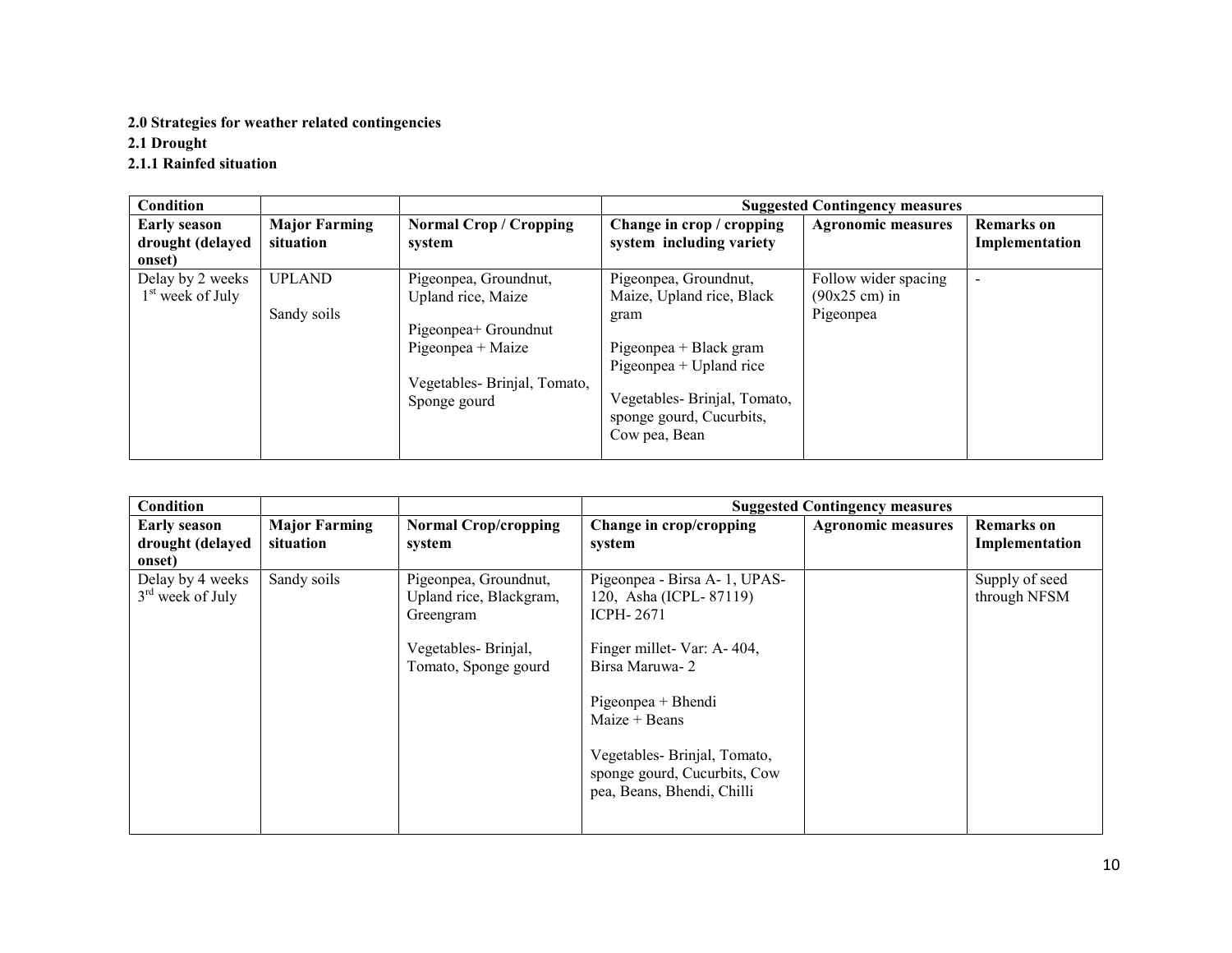| Condition                                         |                                   |                                                      |                                                                                                          | <b>Suggested Contingency measures</b> |                                     |
|---------------------------------------------------|-----------------------------------|------------------------------------------------------|----------------------------------------------------------------------------------------------------------|---------------------------------------|-------------------------------------|
| <b>Early season</b><br>drought<br>(delayed onset) | <b>Major Farming</b><br>situation | <b>Normal Crop/cropping</b><br>system                | Change in crop/cropping<br>system                                                                        | <b>Agronomic measures</b>             | <b>Remarks</b> on<br>Implementation |
| Delay by 6<br>weeks<br>July $4^{\text{th}}$ week  | Sandy soils                       | Sweet potato, Frenchbean,<br>Bhendi, Tomato, Brinjal | Blackgram, Niger, Horse<br>gram, Finger millet<br>Frenchbean, Bhendi, Tomato,<br>Brinjal, Chilli, Cowpea |                                       | Supply of seed<br>through NFSM      |

| <b>Condition</b>               |                                                |                                                    |                                   | <b>Suggested Contingency measures</b> |                                                        |
|--------------------------------|------------------------------------------------|----------------------------------------------------|-----------------------------------|---------------------------------------|--------------------------------------------------------|
| <b>Early season</b><br>drought | <b>Major Farming</b><br>situation <sup>a</sup> | <b>Normal Crop/cropping</b><br>system <sup>b</sup> | Change in crop/cropping<br>system | Agronomic measures                    | <b>Remarks</b> on<br><b>Implementation<sup>e</sup></b> |
| (delayed onset)                |                                                |                                                    |                                   |                                       |                                                        |
| Delay by 8<br>weeks            | Sandy soils                                    | Niger, Horse gram                                  | Niger, Horsegram, Toria           |                                       | Supply of seed<br>through NFSM                         |
| $2nd$ week of                  |                                                |                                                    |                                   |                                       |                                                        |
| August                         |                                                |                                                    |                                   |                                       |                                                        |

| <b>Condition</b>                                 |                                                |                                                    |                                                                    | <b>Suggested Contingency measures</b> |                                                  |
|--------------------------------------------------|------------------------------------------------|----------------------------------------------------|--------------------------------------------------------------------|---------------------------------------|--------------------------------------------------|
| <b>Early season</b><br>drought (delayed          | <b>Major Farming</b><br>situation <sup>a</sup> | <b>Normal Crop/Cropping</b><br>system <sup>b</sup> | Change in crop / cropping<br>system <sup>c</sup> including variety | Agronomic measures                    | <b>Remarks</b> on<br>Implementation <sup>e</sup> |
| onset)                                           |                                                |                                                    |                                                                    |                                       |                                                  |
| Delay by 2 weeks<br>$4^{\text{th}}$ week of June | MID LAND<br>Sandy loam soils                   | Rice                                               | Rice                                                               |                                       |                                                  |

| Condition                                         |                                    |                                | <b>Suggested Contingency measures</b> |                       |                              |  |
|---------------------------------------------------|------------------------------------|--------------------------------|---------------------------------------|-----------------------|------------------------------|--|
| <b>Early season</b><br>drought (delayed<br>onset) | <b>Maior Farming</b><br>situation' | Normal Crop/cropping<br>system | Change in crop/cropping<br>svstem`    | Agronomic<br>measures | Remarks on<br>Implementation |  |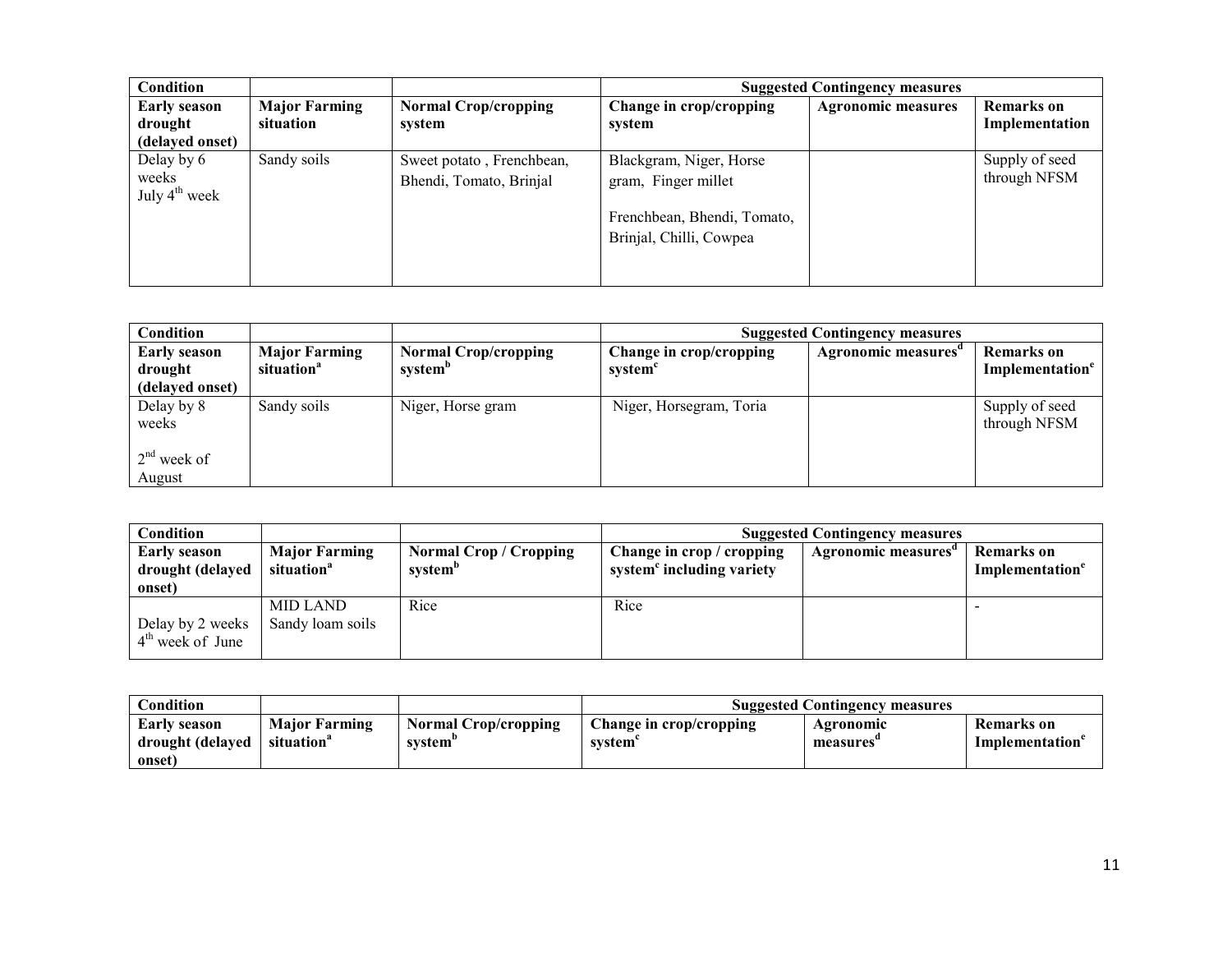| Delay by 4 weeks   | Sandy loam soils | Rice | Rice | Sowing                                    | behind the Promotion of SRI |
|--------------------|------------------|------|------|-------------------------------------------|-----------------------------|
| $2nd$ week of July |                  |      |      | plough with seed rate   technique through |                             |
|                    |                  |      |      | 50-60 kg/ha<br>(direct)                   | RKVY                        |
|                    |                  |      |      | sowing method)                            |                             |
|                    |                  |      |      |                                           |                             |
|                    |                  |      |      |                                           |                             |

| <b>Condition</b>                        |                                                |                                                    | <b>Suggested Contingency measures</b>                  |                                            |                                                  |  |
|-----------------------------------------|------------------------------------------------|----------------------------------------------------|--------------------------------------------------------|--------------------------------------------|--------------------------------------------------|--|
| <b>Early season</b><br>drought (delayed | <b>Major Farming</b><br>situation <sup>a</sup> | <b>Normal Crop/cropping</b><br>system <sup>b</sup> | Change in crop/cropping<br>system <sup>c</sup>         | Agronomic<br>measures                      | <b>Remarks</b> on<br>Implementation <sup>e</sup> |  |
| onset)                                  |                                                |                                                    |                                                        |                                            |                                                  |  |
| Delay by 6 weeks<br>July $4th$ week     | Sandy soils                                    | Rice                                               | Rice - Anjali, Bandana,<br>Abhisekh, Birsa Vikas Dhan- | Sowing behind the<br>plough with seed rate | Promotion of SRI<br>technique through            |  |
|                                         |                                                |                                                    | 9 & 10                                                 | 50-60 kg/ha (direct                        | <b>RKVY</b>                                      |  |
|                                         |                                                |                                                    |                                                        | sowing method)                             |                                                  |  |

| Condition                                   |                                                |                                                    | <b>Suggested Contingency measures</b>          |                                         |                                                      |
|---------------------------------------------|------------------------------------------------|----------------------------------------------------|------------------------------------------------|-----------------------------------------|------------------------------------------------------|
| <b>Early season</b><br>drought (delayed     | <b>Major Farming</b><br>situation <sup>a</sup> | <b>Normal Crop/cropping</b><br>system <sup>b</sup> | Change in crop/cropping<br>system <sup>\</sup> | Agronomic measures"                     | <b>Remarks</b> on<br>Implementation <sup>e</sup>     |
| onset)                                      |                                                |                                                    |                                                |                                         |                                                      |
| Delay by 8 weeks<br>$2nd$ week of<br>August | Sandy loam soils                               | <b>Transplanted Rice</b>                           | Blackgram - PU-19<br>Toria-Var-T-9, PT-303     | Transplanting with 5-6<br>seedling/hill | Promotion of SRI<br>technique through<br><b>RKVY</b> |

| Condition                               |                                                |                                               | <b>Suggested Contingency measures</b>                              |                                 |                                                  |
|-----------------------------------------|------------------------------------------------|-----------------------------------------------|--------------------------------------------------------------------|---------------------------------|--------------------------------------------------|
| <b>Early season</b><br>drought (delayed | <b>Major Farming</b><br>situation <sup>a</sup> | Normal Crop / Cropping<br>system <sup>b</sup> | Change in crop / cropping<br>system <sup>c</sup> including variety | Agronomic measures <sup>d</sup> | <b>Remarks</b> on<br>Implementation <sup>e</sup> |
| onset)                                  |                                                |                                               |                                                                    |                                 |                                                  |
| Delay by 2 weeks                        | LOW LAND                                       | Rice                                          | Rice                                                               | Sowing with sprouted            |                                                  |
| $4th$ week of June                      | Sandy clay loam<br>soils                       |                                               |                                                                    | seedlings                       |                                                  |
|                                         |                                                |                                               |                                                                    |                                 |                                                  |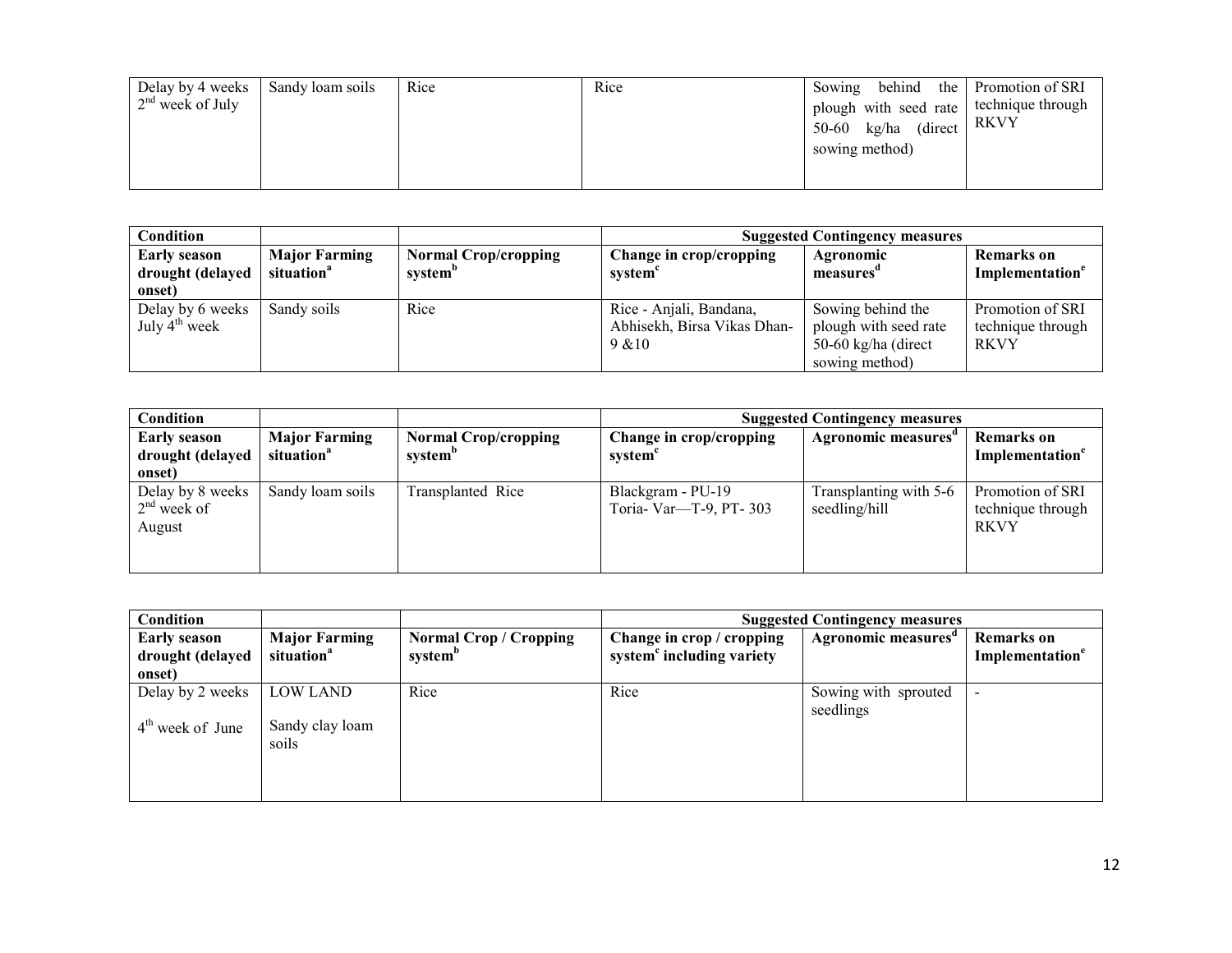| <b>Condition</b>   |                        |                             | <b>Suggested Contingency measures</b> |           |                             |
|--------------------|------------------------|-----------------------------|---------------------------------------|-----------|-----------------------------|
| Early season       | <b>Major Farming</b>   | <b>Normal Crop/cropping</b> | Change in crop/cropping               | Agronomic | Remarks on                  |
| drought (delayed   | situation <sup>a</sup> | system <sup>p</sup>         | system                                | measures  | Implementation <sup>e</sup> |
| onset)             |                        |                             |                                       |           |                             |
| Delay by 4 weeks   | Sandy clay loam        | Rice                        | Rice                                  |           | Promotion of SRI            |
| $2nd$ week of July | soils                  |                             |                                       |           | technique through           |
|                    |                        |                             |                                       |           | <b>RKVY</b>                 |

| Condition                                         |                                   |                                       | <b>Suggested Contingency measures</b>           |                           |                                                      |
|---------------------------------------------------|-----------------------------------|---------------------------------------|-------------------------------------------------|---------------------------|------------------------------------------------------|
| <b>Early season</b><br>drought (delayed<br>onset) | <b>Major Farming</b><br>situation | <b>Normal Crop/cropping</b><br>system | Change in crop/cropping<br>system               | <b>Agronomic measures</b> | <b>Remarks</b> on<br>Implementation                  |
| Delay by 6 weeks<br>$4th$ week of July            | Sandy clay loam<br>soils          | <b>Transplanted Rice</b>              | Transplanting of Rice with<br>lowland Varieties |                           | Promotion of SRI<br>technique through<br><b>RKVY</b> |

| Condition                                             |                                   |                                       |                                                 | <b>Suggested Contingency measures</b>                                                                                                                            |                                                      |
|-------------------------------------------------------|-----------------------------------|---------------------------------------|-------------------------------------------------|------------------------------------------------------------------------------------------------------------------------------------------------------------------|------------------------------------------------------|
| <b>Early season</b><br>drought (delayed               | <b>Major Farming</b><br>situation | <b>Normal Crop/cropping</b><br>system | Change in crop/cropping<br>system               | <b>Agronomic measures</b>                                                                                                                                        | <b>Remarks</b> on<br>Implementation                  |
| onset)<br>Delay by 8 weeks<br>$2nd$ week of<br>August | Sandy clay loam<br>soils          | Transplanted Rice                     | Transplanting of Rice with<br>lowland Varieties | Reduce fertilizer dose<br>by 20 % (80:40:20 Kg)<br>NPK/ha<br>Increase no. of<br>seedling $(5-6/hill)$<br>Transplanting at closer<br>spacing $(15x10 \text{ cm})$ | Promotion of SRI<br>technique through<br><b>RKVY</b> |

| Condition                                 |                                   |                                       | <b>Suggested Contingency measures</b> |                                             |                              |
|-------------------------------------------|-----------------------------------|---------------------------------------|---------------------------------------|---------------------------------------------|------------------------------|
| Early season<br>drought (Normal<br>onset) | <b>Major Farming</b><br>situation | <b>Normal Crop/cropping</b><br>system | Crop management                       | Soil nutrient &<br>moisture<br>conservation | Remarks on<br>Implementation |
|                                           |                                   |                                       |                                       | measures                                    |                              |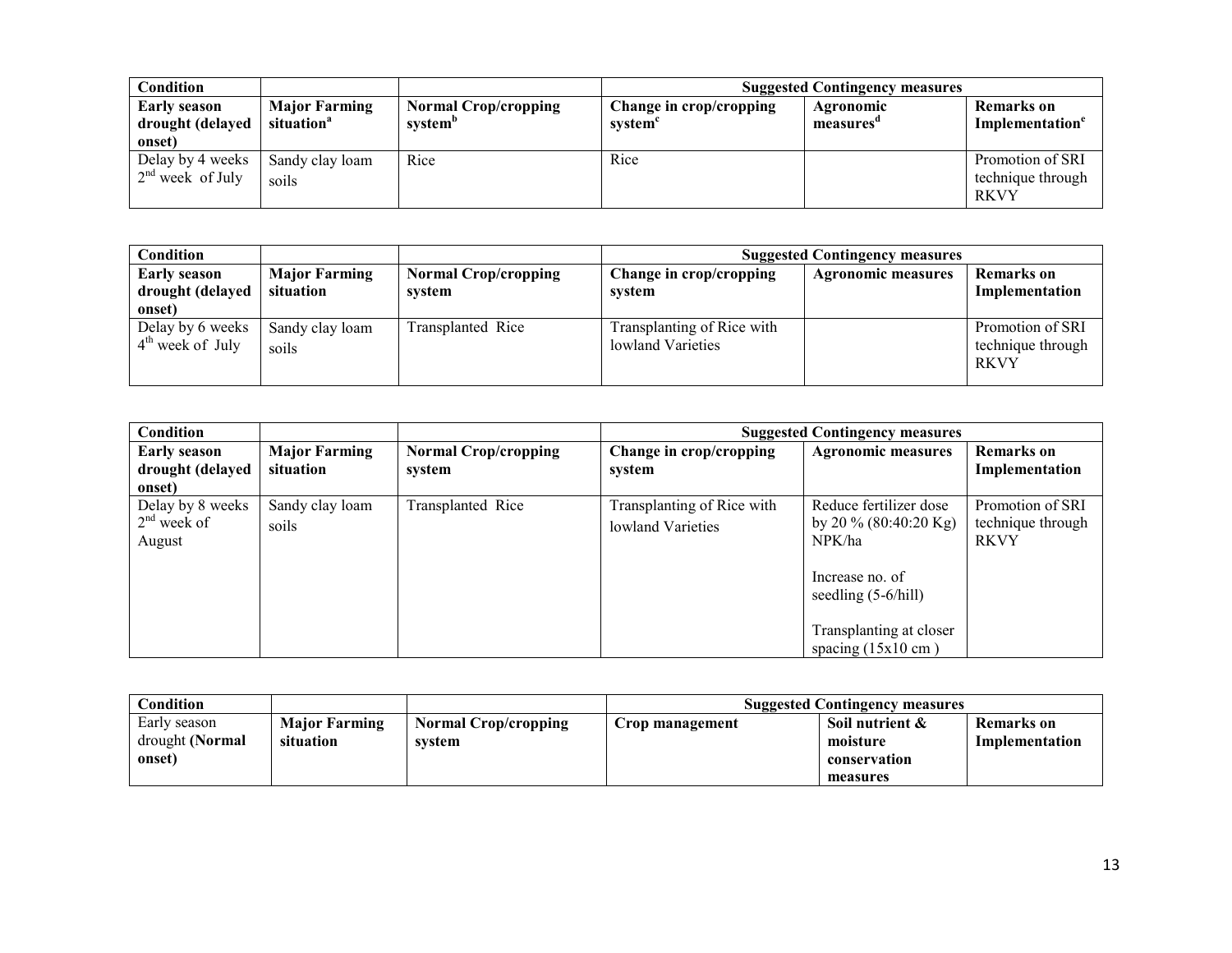| Normal onset         | <b>UP LAND</b>  | Upland Rice,                | Pigeonpea- UPAS- 120, Asha,     | Intercultivation | 1. Supply of    |
|----------------------|-----------------|-----------------------------|---------------------------------|------------------|-----------------|
| followed by 15-20    |                 | Maize,                      | <b>ICPL-87109</b>               |                  | weeding machine |
| days dry spell after | Red sandy soils | Cow pea,                    |                                 |                  |                 |
| sowing leading to    |                 | Groundnut+ Pigeonpea        | Maize-Suwan-1, HQPM-1           |                  |                 |
| poor                 |                 | $Maize + Pigeonpea$         | BVM-2, Kanchan                  |                  |                 |
| germination/crop     |                 | Bhendi + Maize              |                                 |                  |                 |
| stand etc.           |                 |                             | Groundnut-TG-22, Birsa          |                  |                 |
|                      |                 | Vegetables-Brinjal, Tomato, | $GN-2$                          |                  |                 |
|                      |                 | Sponge gourd, Cucurbits,    | Sesame-Kanke safed,             |                  |                 |
|                      |                 | Cowpea, Bean, Bhendi,       | TC-25                           |                  |                 |
|                      |                 | <b>Chilli</b>               | Upland rice + Pigeonpea $(1:3)$ |                  |                 |
|                      |                 |                             | Pigeonpea+ Blackgram $(1:2)$    |                  |                 |
|                      |                 |                             |                                 |                  |                 |

| <b>Condition</b>                                                                                       |                                   |                                                                                                                                                                                                             |                                              | <b>Suggested Contingency measures</b>                |                                                                                                                   |
|--------------------------------------------------------------------------------------------------------|-----------------------------------|-------------------------------------------------------------------------------------------------------------------------------------------------------------------------------------------------------------|----------------------------------------------|------------------------------------------------------|-------------------------------------------------------------------------------------------------------------------|
| Mid season<br>drought (long<br>dry spell,<br>consecutive 2<br>weeks rainless<br>$(>2.5$ mm)<br>period) | <b>Major Farming</b><br>situation | <b>Normal Crop/cropping</b><br>system                                                                                                                                                                       | Crop management                              | Soil nutrient &<br>moisture conservation<br>measures | <b>Remarks</b> on<br>Implementation                                                                               |
| At vegetative<br>stage                                                                                 | Red Sandy soils                   | Upland Rice,<br>Maize,<br>Cow pea,<br>Groundnut+ Pigeonpea<br>$Maize + Pigeonpea$<br>Bhendi + Maize<br>Vegetables- Brinjal, Tomato,<br>gourd, Cucurbits,<br>Sponge<br>Bhendi,<br>Cowpea,<br>Bean,<br>Chilli | Life saving irrigation to<br>vegetable crops |                                                      | Rain<br>water<br>harvesting<br>should<br>structure<br>made<br>through<br>watershed<br>programme/<br><b>MNREGA</b> |

| Condition     |                      |                             | <b>Suggested Contingency measures</b> |                 |                   |
|---------------|----------------------|-----------------------------|---------------------------------------|-----------------|-------------------|
| Mid season    | <b>Major Farming</b> | <b>Normal Crop/cropping</b> | Crop management                       | Soil nutrient & | <b>Remarks</b> on |
| drought (long | situation            | svstem                      |                                       | moisture        | Implementation    |
| dry spell)    |                      |                             |                                       | conservation    |                   |
|               |                      |                             |                                       | measures        |                   |
| At flowering/ | Sandy soils          | Upland Rice.                | Intercultivation.                     |                 |                   |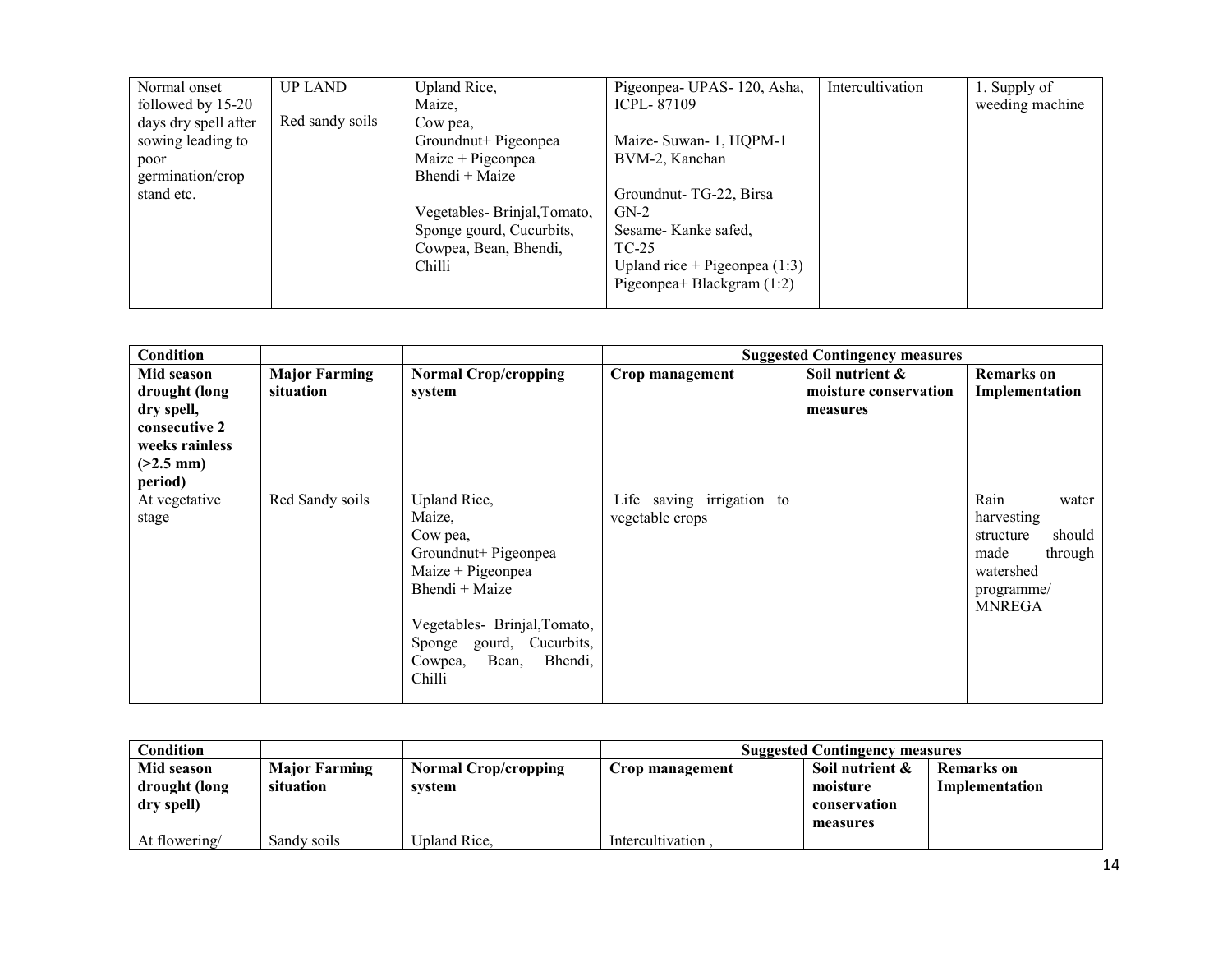| fruiting stage | Maize,<br>Cow pea,<br>Groundnut+ Pigeonpea<br>$Maize + Pigeonpea$<br>Bhendi + Maize        | Weeding,<br>Thining | Rain water harvesting<br>structure should made<br>through watershed<br>programme / MNREGA |
|----------------|--------------------------------------------------------------------------------------------|---------------------|-------------------------------------------------------------------------------------------|
|                | Vegetables-Brinjal, Tomato,<br>Sponge gourd, Cucurbits,<br>Cowpea, Bean, Bhendi,<br>Chilli |                     |                                                                                           |

| <b>Condition</b>                                            |                                   |                                                                                                                                                                                                |                                                                                                                                                             | <b>Suggested Contingency measures</b> |                                                                                                                                                              |
|-------------------------------------------------------------|-----------------------------------|------------------------------------------------------------------------------------------------------------------------------------------------------------------------------------------------|-------------------------------------------------------------------------------------------------------------------------------------------------------------|---------------------------------------|--------------------------------------------------------------------------------------------------------------------------------------------------------------|
| <b>Terminal drought</b><br>(Early withdrawal<br>of monsoon) | <b>Major Farming</b><br>situation | <b>Normal Crop/cropping</b><br>system                                                                                                                                                          | Crop management                                                                                                                                             | Rabi Crop planning                    | <b>Remarks</b> on<br>Implementation                                                                                                                          |
|                                                             | Sandy loam soils                  | Upland Rice,<br>Maize,<br>Cow pea,<br>Groundnut+ Pigeonpea<br>$Maize + Pigeonpea$<br>Bhendi + Maize<br>Vegetables-Brinjal, Tomato,<br>Sponge gourd, Cucurbits,<br>Cowpea, Bean, Bhendi, Chilli | 1. Life saving irrigation for<br>vegetables<br>2. Upland rice harvested for<br>straw purpose<br>3. Harvest the Groundnut at<br>physiological maturity stage | Toria, Potato                         | Farm ponds<br>through watershed<br>management<br>programme<br>Rain water<br>harvesting through<br>watershed<br>management $\&$<br><b>MNREGA</b><br>programme |

| Condition                                                                                                                |                                     |                                       | <b>Suggested Contingency measures</b> |                                                         |                                                                                                                      |  |
|--------------------------------------------------------------------------------------------------------------------------|-------------------------------------|---------------------------------------|---------------------------------------|---------------------------------------------------------|----------------------------------------------------------------------------------------------------------------------|--|
| Early season<br>drought (Normal<br>onset)                                                                                | <b>Major Farming</b><br>situation   | <b>Normal Crop/cropping</b><br>system | Crop management                       | Soil nutrient &<br>moisture<br>conservation<br>measures | Remarks on<br>Implementation                                                                                         |  |
| Normal onset<br>followed by 15-20<br>days dry spell after<br>sowing leading to<br>poor<br>germination/crop<br>stand etc. | <b>MID LAND</b><br>Sandy loam soils | Rice                                  | Life saving irrigation                | Weeding, split<br>application of<br>Nitrogen fertilizer | Construct the water<br>harvesting structures<br>like ponds, check<br>dams & open well<br>through MNREGA<br>programme |  |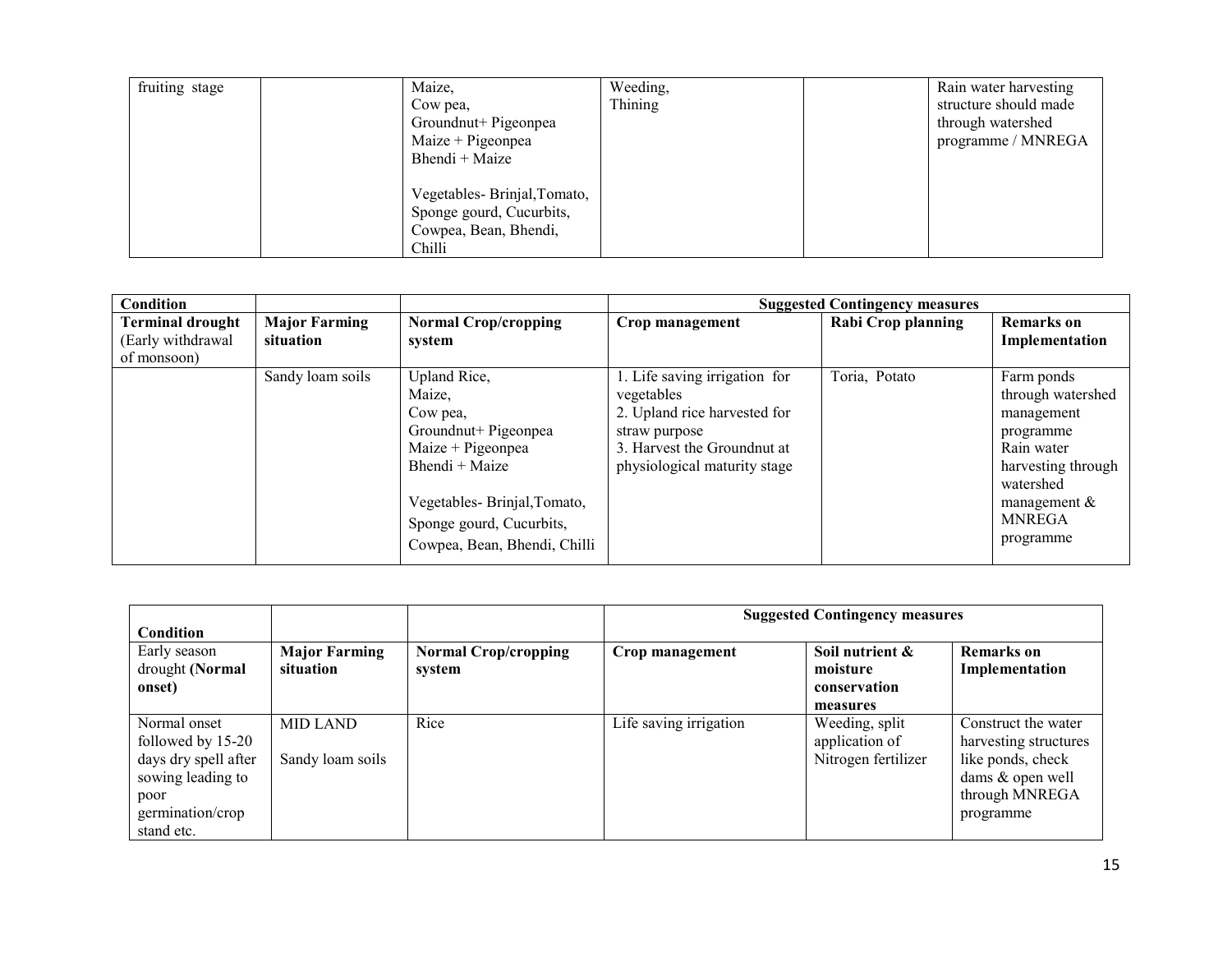| Condition                              |                                                |                                                    |                                                          | <b>Suggested Contingency measures</b> |                                                                                                                         |
|----------------------------------------|------------------------------------------------|----------------------------------------------------|----------------------------------------------------------|---------------------------------------|-------------------------------------------------------------------------------------------------------------------------|
| Mid season<br>drought (long dry        | <b>Major Farming</b><br>situation <sup>a</sup> | <b>Normal Crop/cropping</b><br>system <sup>b</sup> | Crop management <sup>c</sup>                             | Soil nutrient &<br>moisture           | <b>Remarks</b> on<br>Implementation <sup>e</sup>                                                                        |
| spell, consecutive<br>2 weeks rainless |                                                |                                                    |                                                          | conservation<br>measues <sup>d</sup>  |                                                                                                                         |
| $(>2.5$ mm) period)                    |                                                |                                                    |                                                          |                                       |                                                                                                                         |
| At vegetative stage                    | Sandy loam soils                               | Rice                                               | Life saving irrigation through<br>well, ponds check dams | Weeding,<br>Foliar spray of Urea      | Construct the water<br>harvesting<br>structures like<br>ponds, check dams<br>& open well<br>through MNREGA<br>programme |

| Condition      |                      |                             | <b>Suggested Contingency measures</b> |                        |                |
|----------------|----------------------|-----------------------------|---------------------------------------|------------------------|----------------|
| Mid season     | <b>Major Farming</b> | <b>Normal Crop/cropping</b> | Crop management                       | Soil nutrient &        | Remarks on     |
| drought (long  | situation            | system                      |                                       | moisture               | Implementation |
| dry spell)     |                      |                             |                                       | conservation           |                |
|                |                      |                             |                                       | measures               |                |
| At flowering/  | Sandy loam soils     | Rice                        | Weeding                               | Life saving irrigation |                |
| fruiting stage |                      |                             |                                       | through wells, ponds,  |                |
|                |                      |                             |                                       | check dams             |                |
|                |                      |                             |                                       |                        |                |

| <b>Condition</b>                                            |                                   |                                       | <b>Suggested Contingency measures</b>                                                 |                                                                                                |                                     |
|-------------------------------------------------------------|-----------------------------------|---------------------------------------|---------------------------------------------------------------------------------------|------------------------------------------------------------------------------------------------|-------------------------------------|
| <b>Terminal drought</b><br>(Early withdrawal<br>of monsoon) | <b>Major Farming</b><br>situation | <b>Normal Crop/cropping</b><br>system | Crop management                                                                       | Rabi Crop planning                                                                             | <b>Remarks</b> on<br>Implementation |
|                                                             |                                   | Rice                                  | Life saving irrigation<br>Harvest the crop at<br>physiological maturity for<br>fodder | Toria, Chick pea,<br>Lentil, Mustard<br>(Shicani, Pusa Agrani)<br>Linseed (Shubhra, T-<br>397) |                                     |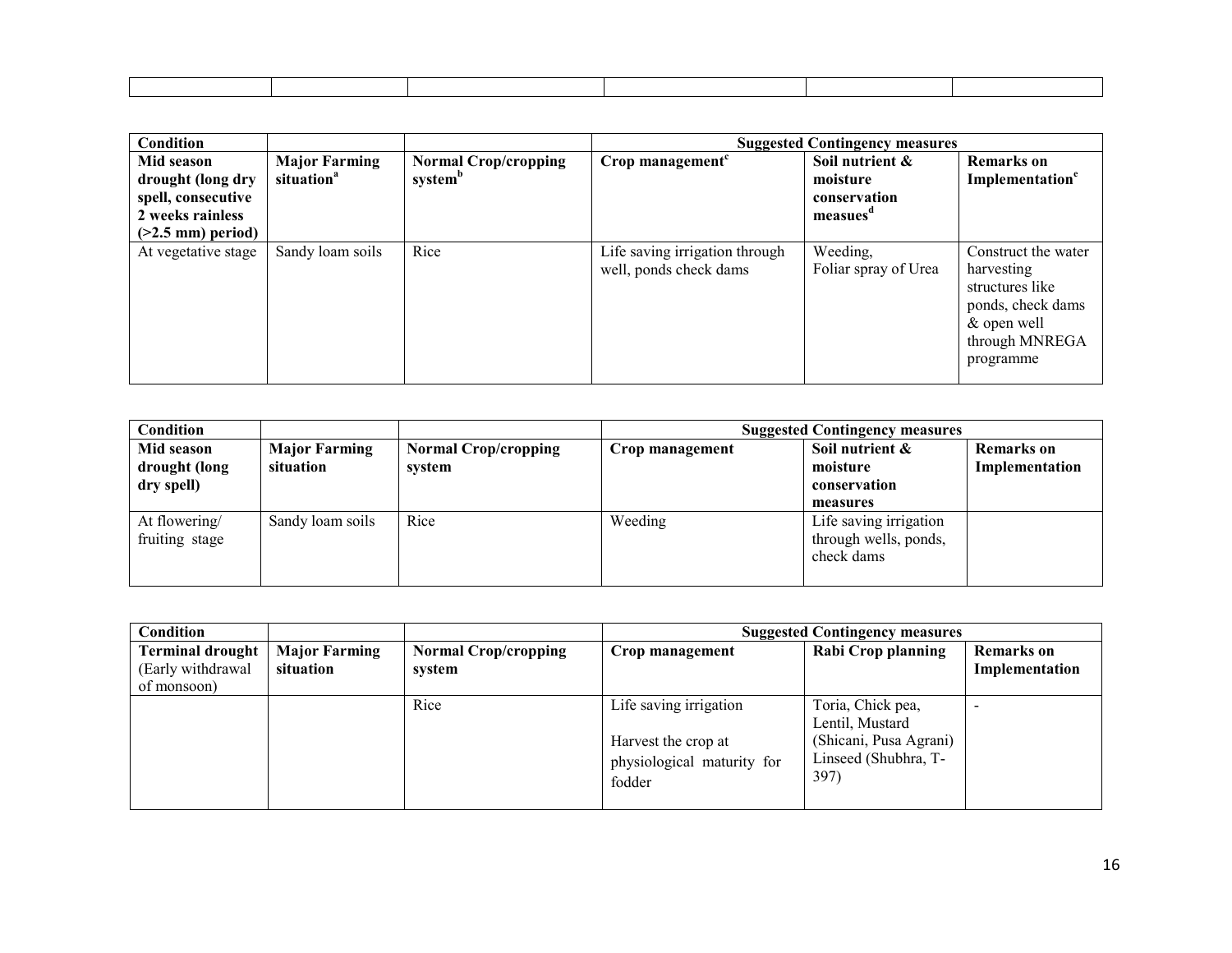| Condition            |                        |                             |                              | <b>Suggested Contingency measures</b> |                             |
|----------------------|------------------------|-----------------------------|------------------------------|---------------------------------------|-----------------------------|
| Early season         | <b>Major Farming</b>   | <b>Normal Crop/cropping</b> | Crop management <sup>c</sup> | Soil nutrient &                       | <b>Remarks</b> on           |
| drought (Normal      | situation <sup>a</sup> | system <sup>b</sup>         |                              | moisture                              | Implementation <sup>e</sup> |
| onset)               |                        |                             |                              | conservation                          |                             |
|                      |                        |                             |                              | measures                              |                             |
| Normal onset         | LOW LAND               | Rice                        | Rice                         |                                       | Construct the               |
| followed by 15-20    |                        |                             |                              |                                       | water harvesting            |
| days dry spell after | Sandy clay loam        |                             |                              |                                       | structures like             |
| sowing leading to    | soils                  |                             |                              |                                       | ponds, check dams           |
| poor                 |                        |                             |                              |                                       | & open well.                |
| germination/crop     |                        |                             |                              |                                       | Through                     |
| stand etc            |                        |                             |                              |                                       | MNREGA scheme               |

| <b>Condition</b>                                                                                  |                                   |                                       |                        | <b>Suggested Contingency measures</b>               |                                                     |
|---------------------------------------------------------------------------------------------------|-----------------------------------|---------------------------------------|------------------------|-----------------------------------------------------|-----------------------------------------------------|
| Mid season<br>drought (long dry<br>spell, consecutive<br>2 weeks rainless<br>$($ >2.5 mm) period) | <b>Major Farming</b><br>situation | <b>Normal Crop/cropping</b><br>system | Crop management        | Soil nutrient &<br>moisture<br>conservation measues | <b>Remarks</b> on<br>Implementation                 |
| At vegetative stage                                                                               | Sandy clay loam<br>soils          | Rice                                  | Life saving irrigation | Weeding,<br>Foliar spray of Urea,                   | Ponds check dam<br>through water<br>shed management |

| <b>Condition</b>                          |                                   |                                       | <b>Suggested Contingency measures</b> |                                                         |                                     |
|-------------------------------------------|-----------------------------------|---------------------------------------|---------------------------------------|---------------------------------------------------------|-------------------------------------|
| Mid season<br>drought (long<br>dry spell) | <b>Major Farming</b><br>situation | <b>Normal Crop/cropping</b><br>system | Crop management                       | Soil nutrient &<br>moisture<br>conservation<br>measures | <b>Remarks</b> on<br>Implementation |
| At flowering/<br>fruiting stage           | Sandy clay loam<br>soils          | Rice                                  | Weeding,<br>Inter cutivation          | Foliar spray of Urea                                    |                                     |

| Condition     |                        |                             |                              | <b>Suggested Contingency measures</b> |                             |
|---------------|------------------------|-----------------------------|------------------------------|---------------------------------------|-----------------------------|
| Terminal      | <b>Major Farming</b>   | <b>Normal Crop/cropping</b> | Crop management <sup>-</sup> | Rabi Crop planning <sup>a</sup>       | <b>Remarks</b> on           |
| drought       | situation <sup>a</sup> | system"                     |                              |                                       | Implementation <sup>e</sup> |
| (Early        |                        |                             |                              |                                       |                             |
| withdrawal of |                        |                             |                              |                                       |                             |
| monsoon)      |                        |                             |                              |                                       |                             |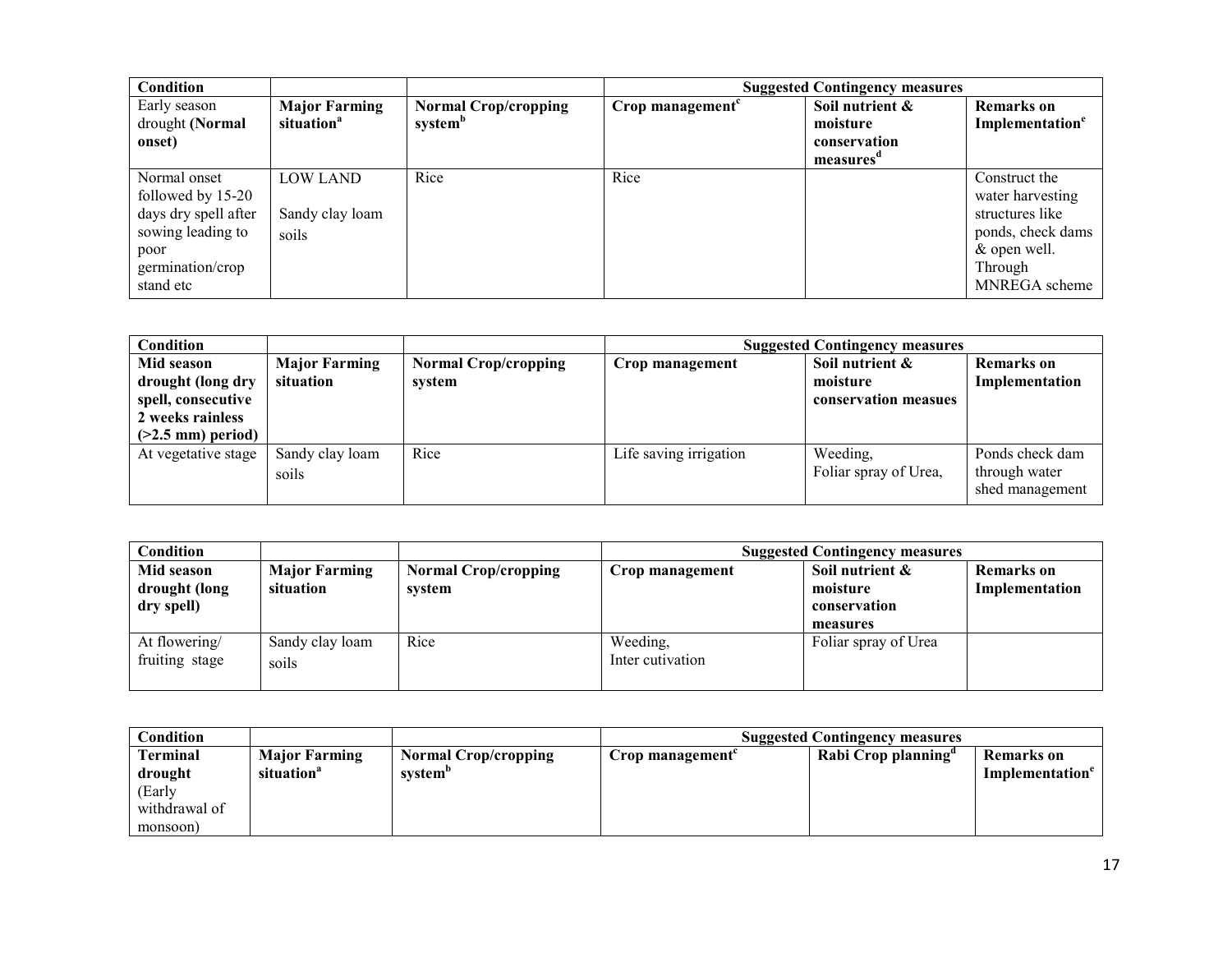| Sandy clay loam | Rice | Harvest the crop at<br>physiological maturity | Wheat, Mustard, Chick<br>pea |
|-----------------|------|-----------------------------------------------|------------------------------|
|                 |      |                                               | Wheat+ Mustard               |

2.1.2 Drought - Irrigated situation

| Condition           |                                   |                                                    |                                                | <b>Suggested Contingency measures</b> |                                                  |
|---------------------|-----------------------------------|----------------------------------------------------|------------------------------------------------|---------------------------------------|--------------------------------------------------|
|                     | <b>Major Farming</b><br>situation | <b>Normal Crop/cropping</b><br>system <sup>g</sup> | Change in crop/cropping<br>system <sup>h</sup> | Agronomic measures <sup>1</sup>       | <b>Remarks</b> on<br>Implementation <sup>J</sup> |
| Limited release of  |                                   |                                                    |                                                |                                       |                                                  |
| water in canals     |                                   |                                                    |                                                |                                       |                                                  |
| due to low rainfall |                                   |                                                    |                                                |                                       |                                                  |
| Condition           |                                   |                                                    |                                                | <b>Suggested Contingency measures</b> |                                                  |
|                     | <b>Major Farming</b><br>situation | <b>Normal Crop/cropping</b><br>system <sup>g</sup> | Change in crop/cropping<br>systemh             | Agronomic measures'                   | <b>Remarks</b> on<br>Implementation <sup>J</sup> |
| Non release of      |                                   |                                                    |                                                |                                       |                                                  |
| water in canals     |                                   |                                                    |                                                |                                       |                                                  |
| under delayed       |                                   |                                                    |                                                |                                       |                                                  |
| onset of monsoon    |                                   |                                                    |                                                |                                       |                                                  |
| in catchment        |                                   |                                                    |                                                |                                       |                                                  |
| Condition           |                                   |                                                    |                                                | <b>Suggested Contingency measures</b> |                                                  |
|                     | <b>Major Farming</b><br>situation | <b>Normal Crop/cropping</b><br>system <sup>g</sup> | Change in crop/cropping<br>system <sup>h</sup> | Agronomic measures'                   | <b>Remarks</b> on<br>Implementation <sup>J</sup> |
| Lack of inflows     |                                   |                                                    |                                                |                                       |                                                  |
| into tanks due to   |                                   |                                                    |                                                |                                       |                                                  |
| insufficient        |                                   |                                                    |                                                |                                       |                                                  |
| /delayed onset of   |                                   |                                                    |                                                |                                       |                                                  |
| monsoon             |                                   |                                                    |                                                |                                       |                                                  |

| <b>Condition</b> |                        |                             | <b>Suggested Contingency measures</b> |                     |                             |
|------------------|------------------------|-----------------------------|---------------------------------------|---------------------|-----------------------------|
|                  | <b>Major Farming</b>   | <b>Normal Crop/cropping</b> | Change in crop/cropping               | Agronomic measures' | <b>Remarks</b> on           |
|                  | situation <sup>1</sup> | system <sup>g</sup>         | system"                               |                     | Implementation <sup>J</sup> |
| Insufficient     |                        |                             |                                       |                     |                             |
| groundwater      |                        |                             |                                       |                     |                             |
| recharge due to  |                        |                             |                                       |                     |                             |
| low rainfall     |                        |                             |                                       |                     |                             |

2.2 Unusual rains (untimely, unseasonal etc) (for both rainfed and irrigated situations)

| andu<br>tıor<br>. | ™ measure<br>51199<br>80 A<br>.angency<br>con |
|-------------------|-----------------------------------------------|
|-------------------|-----------------------------------------------|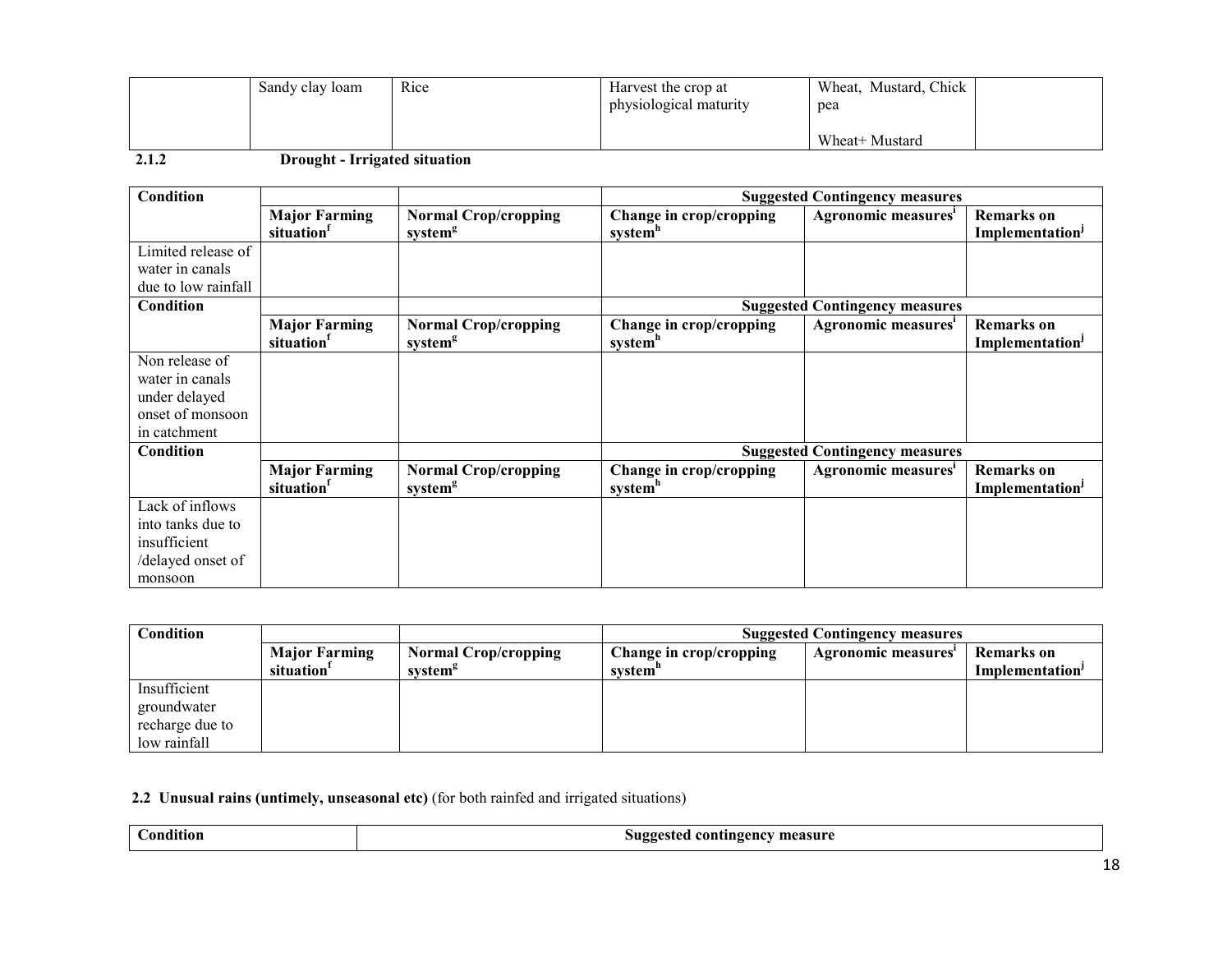| Continuous high rainfall in a<br>short span leading to water<br>logging | Vegetative stage <sup>k</sup> | Flowering stage <sup>1</sup> | Crop maturity stage $m$ | Post harvest <sup>n</sup> |
|-------------------------------------------------------------------------|-------------------------------|------------------------------|-------------------------|---------------------------|
| Pigeonpea                                                               | Ridge making                  | Provide drainage             |                         |                           |
| Blackgram                                                               | Ridge making                  | Provide drainage             |                         |                           |
| Rice                                                                    | Bund making                   | Provide drainage             | Provide drainage        |                           |
| Horticulture                                                            |                               |                              |                         |                           |
| Cucurbits                                                               | <b>Staking</b>                | Provide drainage             | Provide drainage        |                           |
| Vegetables                                                              | Sowing on ridges              |                              |                         |                           |

| Outbreak of pests and diseases<br>due to unseasonal rains |                                                                |                                                                     |                                                                                      |  |
|-----------------------------------------------------------|----------------------------------------------------------------|---------------------------------------------------------------------|--------------------------------------------------------------------------------------|--|
| Pulses                                                    | Leaf hoper/caterpillar<br>Control-Monocrotophos<br>$@1$ ml/lit |                                                                     |                                                                                      |  |
| Maize                                                     | Stem borer<br>Control-Phorate $10G\omega$<br>$20$ kg/ha        | Sheath blight<br>Control-Hexaconazole1.0 lit in<br>500 lit water/ha |                                                                                      |  |
| Rice                                                      |                                                                | <b>Blast</b> diseases<br>Control-Tricyclazole $(0.05\%)$            | False Smut<br>Control-Propiconazole<br>0.1 % or Copper oxy<br>chloride -50 (2 kg/ha) |  |
| Bhendi                                                    |                                                                | <b>YVM</b><br>Control- Carbofuran 3G @ 3<br>gm/m <sup>2</sup>       |                                                                                      |  |
| French bean                                               | Rust disease<br>Control-Mancozeb 2.5<br>kg/ha                  |                                                                     |                                                                                      |  |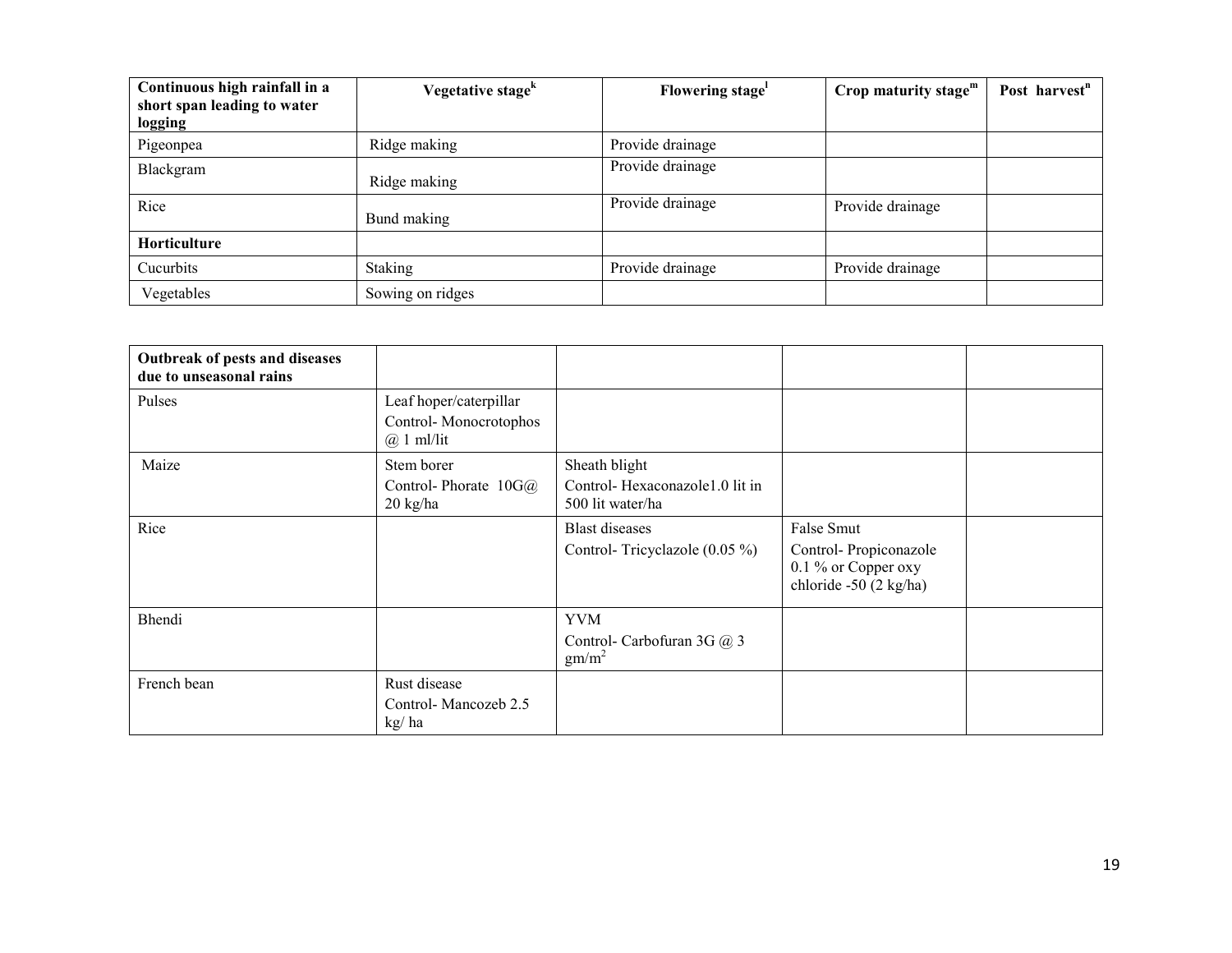# 2.3 Floods

| <b>Condition</b>                                            | Suggested contingency measure <sup>o</sup> |                  |                    |            |  |
|-------------------------------------------------------------|--------------------------------------------|------------------|--------------------|------------|--|
| Transient water logging/ partial inundation                 | Seedling / nursery stage                   | Vegetative stage | Reproductive stage | At harvest |  |
| Continuous submergence<br>for more than 2 days <sup>2</sup> |                                            | Not Applicable   |                    |            |  |
| Sea water intrusion <sup>3</sup>                            |                                            |                  |                    |            |  |

# 2.4 Extreme events: Heat wave / Cold wave/Frost/ Hailstorm /Cyclone

| <b>Extreme event type</b> | <b>Suggested contingency measure</b>                                                 |                                                                                                                                   |                                           |                                          |  |
|---------------------------|--------------------------------------------------------------------------------------|-----------------------------------------------------------------------------------------------------------------------------------|-------------------------------------------|------------------------------------------|--|
|                           | Seedling / nursery stage                                                             | <b>Vegetative stage</b>                                                                                                           | <b>Reproductive stage</b>                 | At harvest                               |  |
| <b>Hailstorm</b>          | Not applicable                                                                       |                                                                                                                                   |                                           |                                          |  |
| <b>Heat Wave</b>          |                                                                                      |                                                                                                                                   |                                           |                                          |  |
| Wheat                     | Life saving irrigation                                                               | Life saving irrigation                                                                                                            | Life saving irrigation<br>(Terminal heat) |                                          |  |
| Cold wave                 |                                                                                      |                                                                                                                                   |                                           |                                          |  |
| Wheat                     | Irrigation<br><b>Balanced</b> fertilizer<br>application<br>Foliar spray of nutrients | Light irrigation<br>Mulching with crop residue<br>\ weeds<br>Fertilizer application                                               | Irrigation, fertilizer<br>application     |                                          |  |
| Vegetables                | Raising of seedling in Poly<br>house, re sowing if<br>damaged                        | Light irrigation<br>Mulching with crop residue<br>weeds<br>Disease and pest control,<br>care for chilling injury or<br>replanting | Quick harvesting                          | Grading, quick disposal for<br>marketing |  |
| Pigeonpea                 |                                                                                      | Light irrigation<br>Mulching with crop residue<br>\ weeds                                                                         |                                           |                                          |  |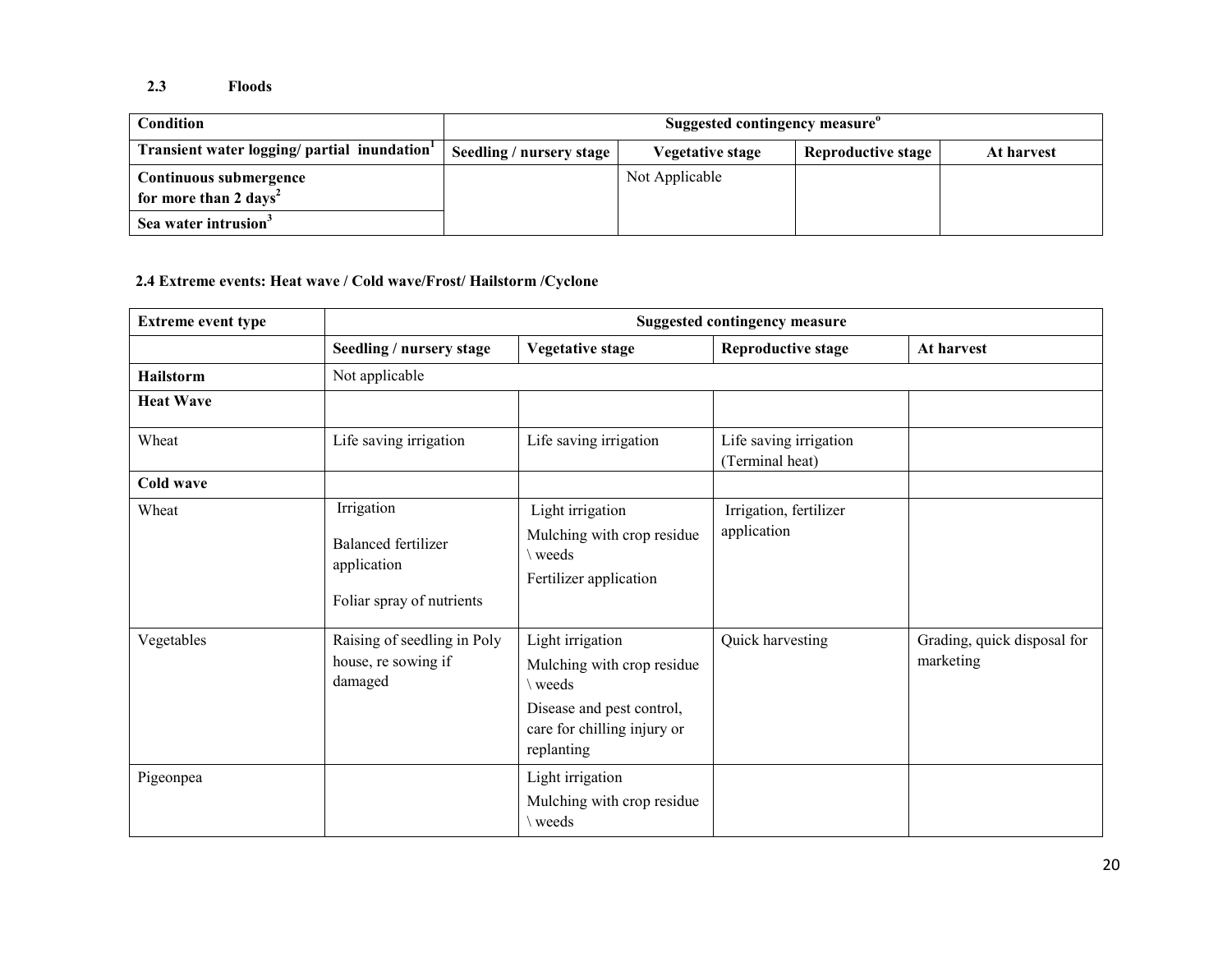| Frost                                |                                                                                                                                                                                                                                 |                                                                                                            |                                                                                                            |                                                                             |  |
|--------------------------------------|---------------------------------------------------------------------------------------------------------------------------------------------------------------------------------------------------------------------------------|------------------------------------------------------------------------------------------------------------|------------------------------------------------------------------------------------------------------------|-----------------------------------------------------------------------------|--|
| Wheat                                |                                                                                                                                                                                                                                 | Light irrigation,<br>Mulching with crop residue<br>weeds                                                   |                                                                                                            |                                                                             |  |
| Pigeonpea                            | Exposure of crop to smoke<br>by burning waste material<br>during night time                                                                                                                                                     | Exposure of crop to smoke<br>by burning waste material<br>during night time,<br>Light sprinkler irrigation | Exposure of crop to smoke<br>by burning waste material<br>during night time,<br>Light sprinkler irrigation | Exposure of crop to smoke<br>by burning waste material<br>during night time |  |
| Tomato & Potato                      |                                                                                                                                                                                                                                 | Earth up<br>Provide irrigation<br>Inter cultivation,<br>Mulching with weeds                                |                                                                                                            | Harvest in dry weather                                                      |  |
| Horticultural crops (fruit<br>crops) | Light frequent irrigation may be practiced wherever irrigation facilities are available, mulching, thatching and creating<br>smoke screens and lighting of fire is also practiced where irrigation facilities are not available |                                                                                                            |                                                                                                            |                                                                             |  |
| Cyclone                              | Not applicable                                                                                                                                                                                                                  |                                                                                                            |                                                                                                            |                                                                             |  |

#### 2.5 Contingent strategies for Livestock, Poultry & Fisheries

#### 2.5.1 Livestock

|                 | <b>Suggested contingency measures</b>    |                                                  |                                                  |  |  |
|-----------------|------------------------------------------|--------------------------------------------------|--------------------------------------------------|--|--|
|                 | Before the event <sup>s</sup>            | During the event                                 | After the event                                  |  |  |
| <b>Drought</b>  |                                          |                                                  |                                                  |  |  |
| Feed and fodder | fodder,<br>of<br>Preservation<br>surplus | Arrangement of feeds and fodder from             | Promotion<br>fodder<br>production.<br>seed<br>of |  |  |
| availability    | encourage fodder cultivation and tree    | adjoining<br>exploitation<br>of<br>areas,<br>non | cultivation and storage, establishment of        |  |  |
|                 | plantation and also encourage supply     | conventional feed resources, use of urea         | fodder block making machines in fodder           |  |  |
|                 | of molasses to cattle feed plants.       | treated straw and feed blocks.                   | surplus areas.                                   |  |  |
| Drinking water  | Repairs of tube wells, clear off the     | Harnessing water through the existing            | To strengthen reservoirs<br>promoting<br>by      |  |  |
|                 | sludge in the canals and local water     | reservoirs and exploitation of groundwater.      | recharging of water<br>and<br>rain water         |  |  |
|                 | catchments and clean the water           |                                                  | harvesting during rainy season.                  |  |  |
|                 | tanks, large ponds and lakes             |                                                  |                                                  |  |  |
| Health and      | Mass vaccination and de worming          | Provide shades to animals and water as much      | Treatment of diseased animals and provide        |  |  |
| disease         |                                          | as possible. Treatment of diseased animals       | vitamin and mineral supplement to regain         |  |  |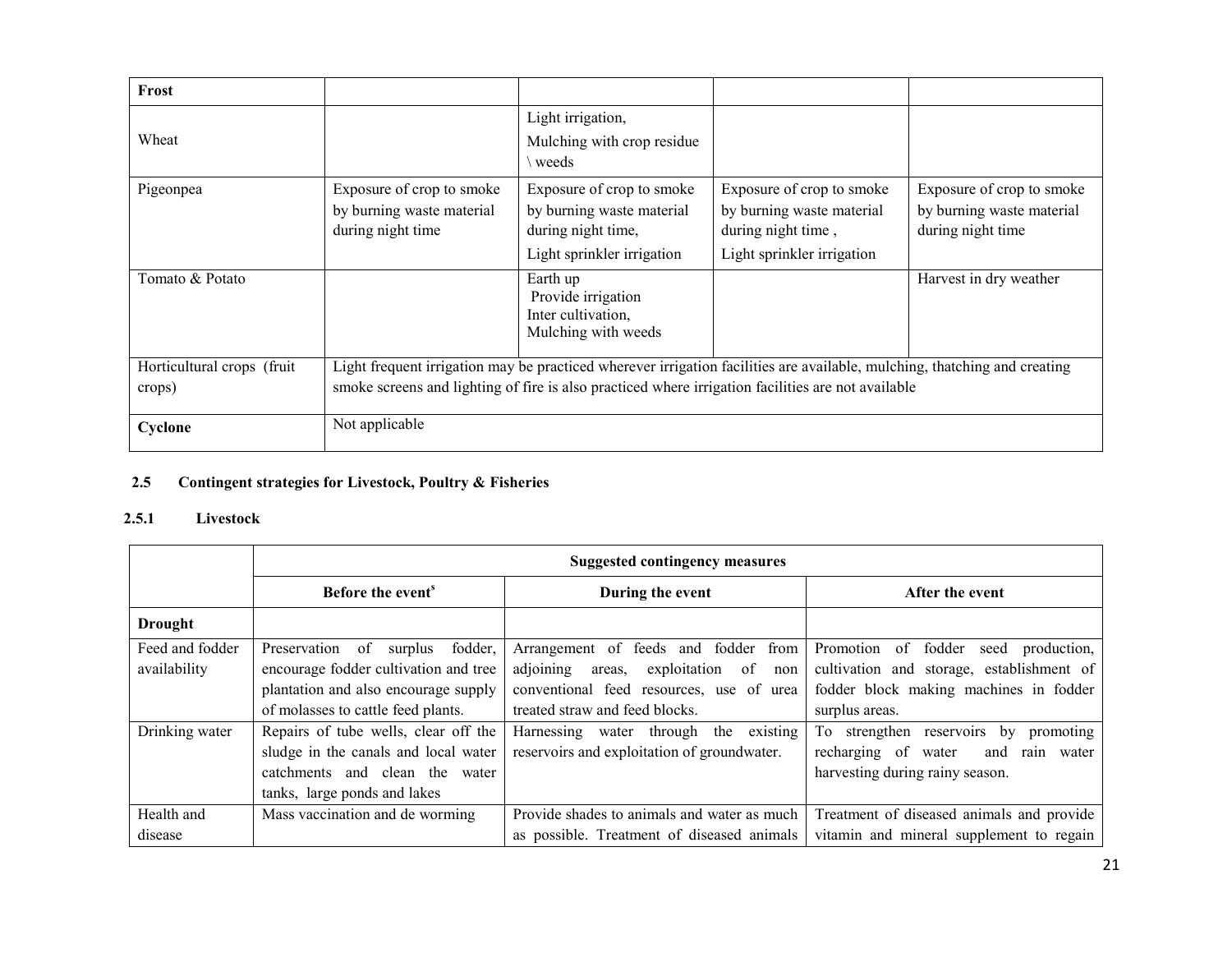| ma<br>inage<br>ut | ano<br>nrone<br>ogra<br>qıspç<br>$\sim$<br>c.<br>''' Cassu<br>` | vigour<br>ano<br>ctı<br>aoth. |
|-------------------|-----------------------------------------------------------------|-------------------------------|
|                   |                                                                 |                               |

s based on forewarning wherever available

2.5.2 Poultry

|                                  | <b>Suggested contingency measures</b> |                                                                              |                        | Convergence/linkages with<br>ongoing programs, if any |
|----------------------------------|---------------------------------------|------------------------------------------------------------------------------|------------------------|-------------------------------------------------------|
|                                  | <b>Before the event</b>               | During the event                                                             | After the event        |                                                       |
| <b>Drought</b>                   |                                       |                                                                              |                        |                                                       |
| Shortage of feed ingredients     | Storage of feed                       | Provide non conventional feed,<br>supplement anti oxidant and anti<br>stress |                        |                                                       |
| Drinking water                   | Storage of water in<br>tanks          | Add vit-C and other anti stress<br>ingredients with water                    |                        |                                                       |
| Health and disease<br>management | Regular vaccination                   | Vaccination and treatment of<br>diseased one                                 | Disposal of dead birds |                                                       |

<sup>a</sup> based on forewarning wherever available

#### 2.5.3 Fisheries/ Aquaculture

|                                                                         | <b>Suggested contingency measures</b> |                                                                                                                      |                                                     |  |  |
|-------------------------------------------------------------------------|---------------------------------------|----------------------------------------------------------------------------------------------------------------------|-----------------------------------------------------|--|--|
|                                                                         | Before the event <sup>a</sup>         | During the event                                                                                                     | After the event                                     |  |  |
| 1. Drought                                                              |                                       |                                                                                                                      |                                                     |  |  |
| Aquaculture                                                             |                                       |                                                                                                                      |                                                     |  |  |
| (i) Shallow water in ponds due to<br>insufficient rains/inflow          | $(a)$ 250kg/ha                        | Plough the pond and apply lime Reduce the stocking density from<br>$25000$ fry (1 inches size) to 10000-<br>15000/ha | Remove the fishes of bigger size $(0.5 \text{ kg})$ |  |  |
| (ii) Impact of salt load build up in<br>ponds / change in water quality |                                       | Apply lime $@$ 50 kg on every 15-<br>30 days. Aerate the water as per<br>need                                        | Apply lime as per need $(a)$ 50 kg/ha               |  |  |
| 2. Heat wave and cold wave                                              |                                       |                                                                                                                      |                                                     |  |  |
| Aquaculture                                                             |                                       |                                                                                                                      |                                                     |  |  |